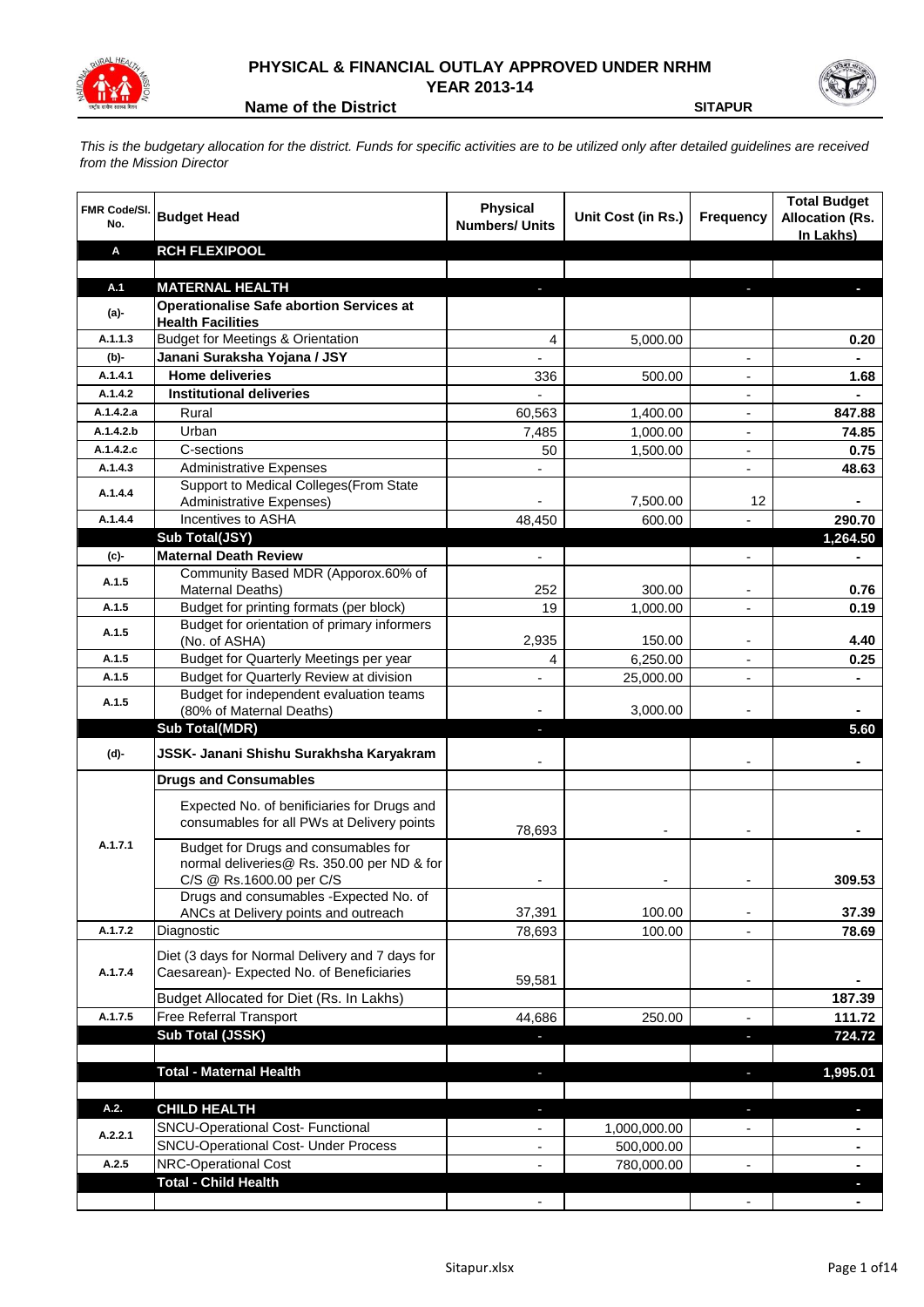| FMR Code/SI.<br>No. | <b>Budget Head</b>                                     | <b>Physical</b><br><b>Numbers/ Units</b> | Unit Cost (in Rs.) | <b>Frequency</b>         | <b>Total Budget</b><br><b>Allocation (Rs.</b><br>In Lakhs) |
|---------------------|--------------------------------------------------------|------------------------------------------|--------------------|--------------------------|------------------------------------------------------------|
| A.3                 | <b>FAMILY PLANNING</b>                                 | ٠                                        |                    | ٠                        | п                                                          |
| A.3.1               | <b>Terminal/Limiting Methods</b>                       |                                          |                    |                          |                                                            |
|                     | Orientation workshop, dissemination of                 |                                          |                    |                          |                                                            |
| A.3.1.1             | manuals on FP standards & quality                      |                                          |                    |                          |                                                            |
|                     | assurance of sterilisation services, fixed day         |                                          |                    |                          |                                                            |
|                     | planning meeting                                       | 1                                        | 25,000.00          | ٠                        | 0.25                                                       |
| A.3.1.2             | Female Sterilisation Camps Proposed                    | 323                                      | 2,000.00           | $\frac{1}{2}$            | 6.46                                                       |
| A.3.1.3             | <b>NSV Camps Proposed</b>                              | 4                                        | 3,500.00           | $\overline{\phantom{a}}$ | 0.14                                                       |
| A.3.1.4             | <b>Compensation for Female Sterilisation</b>           | 11,216                                   | 1,000.00           | $\frac{1}{2}$            | 112.16                                                     |
| A.3.1.5             | Compensation for male sterilization/NSV                |                                          |                    |                          |                                                            |
|                     | Acceptance                                             | 26                                       | 1,500.00           | $\overline{\phantom{a}}$ | 0.39                                                       |
| A.3.1.6             | Orientation Workshop on accreditation of               |                                          |                    |                          |                                                            |
|                     | private providers to provide sterilization<br>services | 1                                        | 10,000.00          | ۰                        | 0.10                                                       |
| A.3.2               | <b>Spacing Methods</b>                                 |                                          |                    |                          |                                                            |
|                     | IUD services at health facilities (including           |                                          |                    |                          |                                                            |
| A.3.2.2             | fixed day services at Sub Centres-L1)                  | 15                                       | 3,000.00           |                          | 0.45                                                       |
|                     | IUD services at health facilities (including           |                                          |                    |                          |                                                            |
| A.3.2.3             | fixed day services at Sub Centre-L1 ) No. of           |                                          |                    |                          |                                                            |
|                     | <b>IUCD</b> insertions                                 | 2,000                                    | 20.00              |                          | 0.40                                                       |
|                     | POL for Family Planning/ Others (including             |                                          |                    |                          |                                                            |
|                     | additional mobility support to surgeon's               |                                          |                    |                          |                                                            |
| A.3.3               | team if req)-Budget given according to total           |                                          |                    |                          |                                                            |
|                     | nos. of Female Sterilization Camps.                    | 323                                      |                    |                          | 3.23                                                       |
| A.3.5.2             | <b>Performance rewards</b>                             |                                          | 1,000.00           |                          |                                                            |
|                     | Division level: Rs. 11.25 Lakh @ Rs.                   |                                          |                    |                          |                                                            |
|                     | 62,500/- per division (Rs.20,000 for 1st, Rs.          |                                          |                    |                          |                                                            |
|                     | 15,000 for 2nd and Rs. 10,000 for 3rd                  |                                          |                    |                          |                                                            |
|                     | position for best performing tubectomy                 |                                          |                    |                          |                                                            |
|                     | surgeon at each division, Rs. 15,000 for               |                                          |                    |                          |                                                            |
|                     | best performing NSV surgeon, and Rs.2000/-             |                                          |                    |                          |                                                            |
|                     | for best SN and Rs.500/- for best ANM).                |                                          | 62,500.00          |                          |                                                            |
| A.3.5.3             | <b>World Population Day' celebration</b>               |                                          |                    |                          |                                                            |
|                     | For District level activities                          | 1                                        | 100,000.00         | $\overline{\phantom{a}}$ | 1.00                                                       |
|                     | For Block level activities                             | 19                                       | 10,000.00          | ÷                        | 1.90                                                       |
| A.3.5.4             | Other strategies/ activities                           |                                          |                    | ÷                        |                                                            |
|                     | Orientation of district nodal officers for             |                                          |                    |                          |                                                            |
| A.3.5.4.2           | change in FP Beema Policy-No. of                       |                                          |                    |                          |                                                            |
|                     | Workshops                                              |                                          | 10,000.00          |                          | 0.10                                                       |
|                     | <b>Total -Family Planning</b>                          |                                          |                    | ٠                        | 126.58                                                     |
|                     |                                                        |                                          |                    |                          |                                                            |
| A.4                 | <b>ADOLESCENT REPRODUCTIVE AND</b>                     |                                          |                    |                          |                                                            |
|                     | <b>SEXUAL HEALTH / ARSH</b>                            |                                          |                    |                          |                                                            |
| A.4.1.4             | <b>Operating Expenses</b>                              | L,                                       |                    |                          |                                                            |
|                     | For Existing Clinics                                   |                                          | 2,500.00           | 12                       |                                                            |
| A.4.2               | <b>School Health programme</b>                         | $\overline{\phantom{0}}$                 |                    | ÷.                       |                                                            |
|                     | Dissemination of Guidelines for School                 |                                          |                    |                          |                                                            |
| A.4.2.1             | Health Programme (14 Nos. for each Block               |                                          |                    |                          |                                                            |
|                     | and 7 Nos. for District Level)                         | 273                                      | 75.00              | 1                        | 0.20                                                       |
| A.4.2.2             | Convergence Meeting at Block level (Twice              | 19                                       | 2,500.00           | 2                        | 0.95                                                       |
| A.4.2.3             | in a year)<br>Mobility Support (For Block Level)       | 19                                       | 25,000.00          | 6                        | 28.50                                                      |
| A.4.3               | Other strategies/activities                            | ÷,                                       |                    | ÷,                       | $\blacksquare$                                             |
| A.4.3.2             | <b>Menstrual Hygiene</b>                               | $\overline{\phantom{a}}$                 |                    | $\blacksquare$           | $\blacksquare$                                             |
|                     | No.of Blocks                                           | $\blacksquare$                           |                    |                          |                                                            |
|                     | No.of ASHAs                                            | $\overline{\phantom{0}}$                 |                    |                          |                                                            |
|                     | One Planning & Sensitization meeting at                |                                          |                    |                          |                                                            |
|                     | Dist.level @Rs.5000/-meeting                           |                                          | 5,000.00           |                          |                                                            |
|                     | One Review & Refresher meeting at                      |                                          |                    |                          |                                                            |
|                     | Dist.level @Rs.5000/-meeting                           |                                          |                    |                          |                                                            |
|                     |                                                        |                                          | 5,000.00           |                          |                                                            |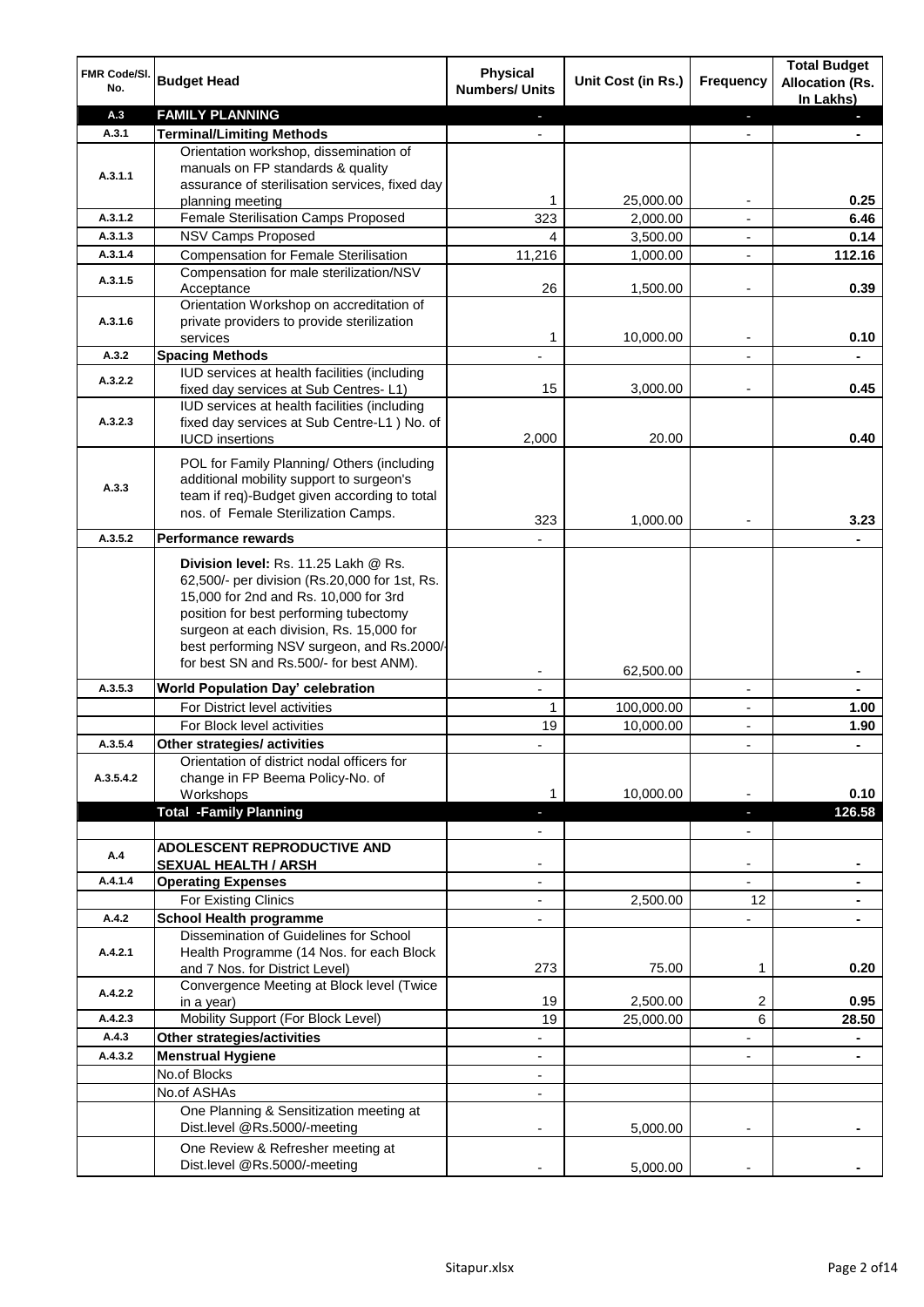| FMR Code/SI.<br>No. | <b>Budget Head</b>                                                   | <b>Physical</b><br><b>Numbers/ Units</b> | Unit Cost (in Rs.)     | <b>Frequency</b>         | <b>Total Budget</b><br><b>Allocation (Rs.</b><br>In Lakhs) |
|---------------------|----------------------------------------------------------------------|------------------------------------------|------------------------|--------------------------|------------------------------------------------------------|
|                     | Reporting Register for District & Blocks<br>@Rs.30/-register         |                                          | 30.00                  |                          |                                                            |
|                     | Reporting Register for ASHA @Rs.30/-regist                           |                                          | 30.00                  |                          |                                                            |
|                     | Storage Almirahs for District & Blocks                               |                                          |                        |                          |                                                            |
|                     | @Rs.5000/- Almirahs                                                  | ۰                                        | 5,000.00               | $\overline{\phantom{a}}$ |                                                            |
|                     | 2 Flex banner with hanging rod per                                   |                                          |                        |                          |                                                            |
|                     | block/Dist.@Rs.500/-banner<br><b>Sub-total ARSH</b>                  |                                          | 500.00                 |                          | 29.65                                                      |
|                     |                                                                      |                                          |                        |                          |                                                            |
| A.5                 | <b>URBAN RCH (focus on Urban slums)</b>                              |                                          |                        |                          | ы                                                          |
| A.5.2               | Human Resource for Urban Health                                      |                                          |                        |                          |                                                            |
| A.5.2.1             | Doctors/Mos                                                          | 1                                        | 36,000.00              | 6                        | 2.16                                                       |
| A.5.2.4             | <b>ANM</b>                                                           | 1                                        | 9,900.00               | 6                        | 0.59                                                       |
| A.5.2.5             | <b>Staff Nurse</b>                                                   | 1                                        | 16,500.00              | 6                        | 0.99                                                       |
| A.5.2.12            | Sweeper cum Choukidar                                                | 1                                        | 4,950.00               | 6                        | 0.30                                                       |
| A.5.3               | Operating expenses for UHP and UHC                                   |                                          |                        |                          |                                                            |
|                     | Rent @7000/Month/Centre                                              | $\mathbf{1}$                             | 7,000.00               | 6                        | 0.42                                                       |
|                     | Telephone Bills @ 1000/Month/Centre                                  | 1                                        | 1,000.00               | 6                        | 0.06                                                       |
|                     | Electricity Bills @ 1500/Month/Centre                                | 1                                        | 1,500.00               | 6                        | 0.09                                                       |
|                     | Contingency @ 500/Month/Centre                                       | 1                                        | 500.00                 | 6                        | 0.03                                                       |
|                     | <b>Total- Urban Health</b>                                           |                                          |                        |                          | 4.64                                                       |
|                     |                                                                      |                                          |                        |                          |                                                            |
| A.7<br>A.7.1        | <b>PNDT Activities</b>                                               |                                          |                        |                          |                                                            |
|                     | <b>Support to PC-PNDT Cells</b><br><b>Divisional Level</b>           |                                          |                        |                          |                                                            |
|                     | Remuneration of Data Assistant (At Each                              |                                          |                        |                          |                                                            |
|                     | Division PC-PNDT Cell)                                               |                                          | 17,000.00              | 12                       |                                                            |
|                     | Contingency for the operation of cell @<br>Rs.20000/-                |                                          | 20,000.00              |                          |                                                            |
|                     | One time office setup cost @ Rs.100000/-                             |                                          | 100,000.00             | $\mathbf{1}$             |                                                            |
|                     | <b>District Level</b>                                                |                                          |                        |                          |                                                            |
|                     | Remuneration of Data Entry Operator (At                              |                                          |                        |                          |                                                            |
|                     | Each District PC-PNDT Cell)                                          | 1                                        | 10,000.00              | 12                       | 1.20                                                       |
|                     | Contingency for the operation of cell @                              |                                          |                        |                          |                                                            |
|                     | Rs.20000/-<br>One time office setup cost @ Rs. 50000/-               | 1<br>1                                   | 20,000.00<br>50,000.00 | 1<br>1                   | 0.20<br>0.50                                               |
| A.7.2               | <b>Other PNDT activities</b>                                         |                                          |                        |                          |                                                            |
|                     | Visit of division level inspection committees                        |                                          |                        |                          |                                                            |
|                     | (TA/DA of Additional Director will be                                |                                          |                        |                          |                                                            |
| A.7.2.3             | incurred from this amount) @ Rs.30000 for                            |                                          |                        |                          |                                                            |
|                     | 10 visit in a year                                                   |                                          | 3,000.00               | 10                       |                                                            |
| A.7.2.8             | Orientation of members of the district                               |                                          |                        |                          |                                                            |
|                     | advisory committees at Division Levels (No.<br>of Workshops)         |                                          | 25,000.00              | 1                        |                                                            |
|                     | District Level Sensitization (No. of                                 |                                          |                        |                          |                                                            |
| A.7.2.10            | Workshops)                                                           | 1                                        | 10,000.00              | 1                        | 0.10                                                       |
|                     | <b>Total-PC-PNDT</b>                                                 |                                          |                        | ٠                        | 2.00                                                       |
|                     |                                                                      |                                          |                        |                          |                                                            |
| A.8                 | <b>Human Resources</b>                                               | ٠                                        |                        | ٠                        | ь                                                          |
| A.8.1               | <b>Contractual Staff &amp; Services</b>                              |                                          |                        |                          |                                                            |
| A.8.1.1.1.f         | Honoraria for ANMs at Sub Centres                                    | 74                                       | 10,000.00              | 6                        | 44.40                                                      |
| A.8.1.1.2.f         | Honoraria for Staff Nurses - SNCU                                    |                                          | 16,500.00              | 6                        |                                                            |
| A.8.1.1.2.f         | Honoraria for Staff Nurses -NRC                                      | ÷,                                       | 16,500.00              | 6                        |                                                            |
| A.8.1.2.1           | Honoraria for Laboratory Technicians                                 |                                          | 11,880.00              | 6                        |                                                            |
| A.8.1.3.5.d         | Honoraria for Paediatricians- Child Health                           |                                          | 48,000.00              | 6                        |                                                            |
| A.8.1.3.7           | Honoraria for Dental Doctors                                         |                                          | 35,000.00              | 6                        |                                                            |
| A.8.1.5.8           | Honoraria for M.O.(Training Coordinators for<br>training NRCs/SNCUs) |                                          | 36,000.00              | 6                        |                                                            |
| A.8.1.7.2           | Honoraria for X-Ray Technicians                                      |                                          | 11,800.00              | 6                        |                                                            |
| A.8.1.7.4           | <b>School Health Teams (Exclusively for SH)</b>                      | $\overline{\phantom{0}}$                 |                        |                          | $\blacksquare$                                             |
| A.8.1.7.4.a         | <b>Honoraria for Medical Officers</b>                                | $\overline{\phantom{0}}$                 |                        | $\overline{\phantom{0}}$ |                                                            |
|                     | No. of MBBS Doctors-Existing                                         | 2                                        | 36,000.00              | 6                        | 4.32                                                       |
|                     | No. of MBBS Doctors-New                                              | 17                                       | 36,000.00              | $\overline{2}$           | 12.24                                                      |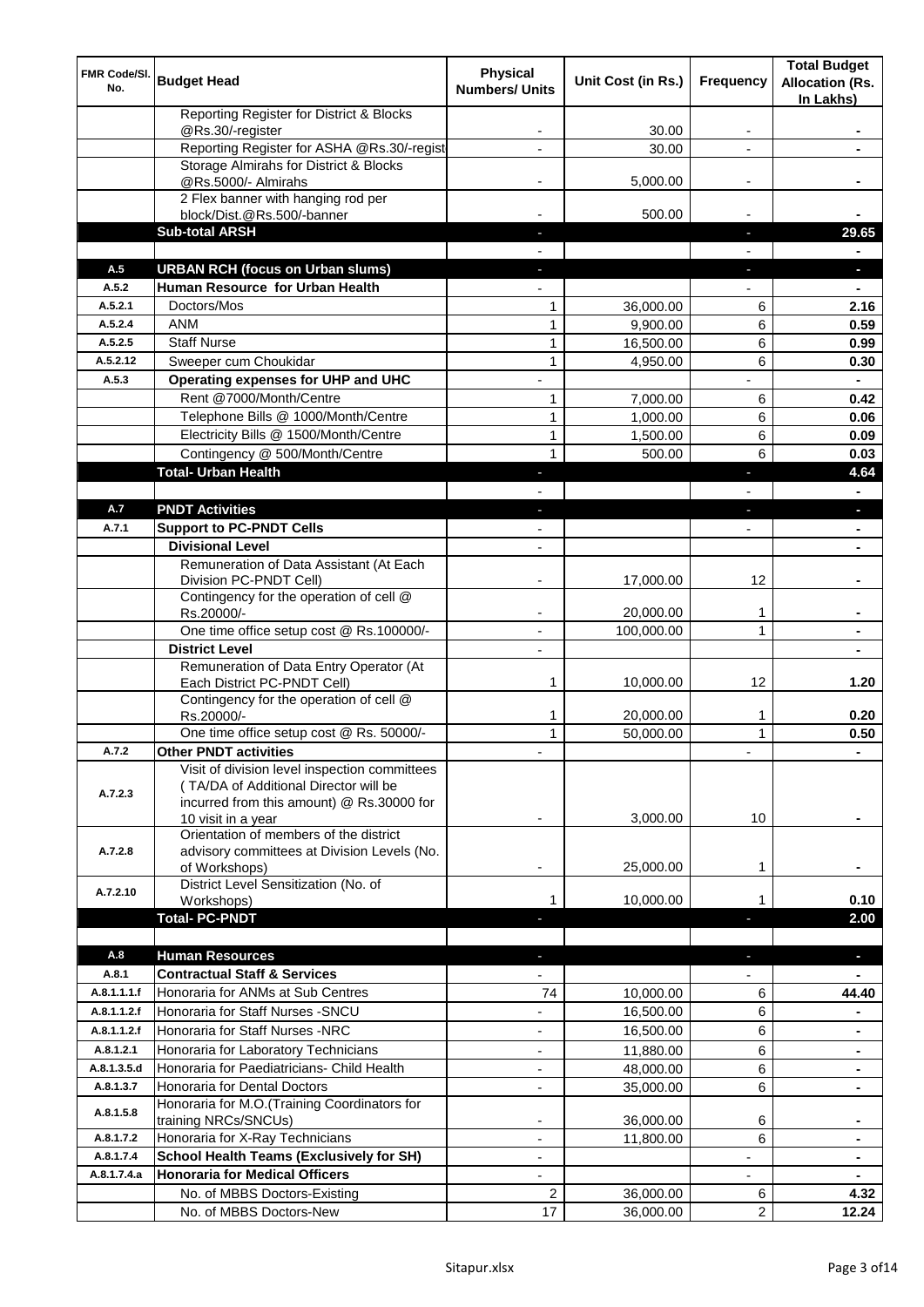| FMR Code/SI. |                                                    | <b>Physical</b>          |                    |                          | <b>Total Budget</b>                 |
|--------------|----------------------------------------------------|--------------------------|--------------------|--------------------------|-------------------------------------|
| No.          | <b>Budget Head</b>                                 | <b>Numbers/ Units</b>    | Unit Cost (in Rs.) | <b>Frequency</b>         | <b>Allocation (Rs.</b><br>In Lakhs) |
|              | No. of BDS Doctors-Existing                        | 15                       | 35,000.00          | 6                        | 31.50                               |
|              | No. of AYUSH Doctors-Existing                      | 18                       | 24,000.00          | 6                        | 25.92                               |
|              | No. of AYUSH Doctors-New                           | 20                       | 24,000.00          | $\overline{2}$           | 9.60                                |
| A.8.1.7.4.b  | Honoraria for Physiotherapists                     | 8                        | 11,880.00          | 6                        | 5.70                                |
| A.8.1.7.4.c  | Honoraria for Dental Hygienists                    | $\mathbf{1}$             | 11,880.00          | 6                        | 0.71                                |
| A.8.1.7.4.d  | Honoraria for Ophthalmic Assistants                | 29                       | 11,880.00          | 6                        | 20.67                               |
|              | Honoraria for Staff Nurses/GNMs-Existing           | 28                       | 16,500.00          | 6                        | 27.72                               |
| A.8.1.7.4.e  | Honoraria for Staff Nurses/GNMs-New                | L,                       | 16,500.00          | $\overline{c}$           | $\qquad \qquad \blacksquare$        |
|              | Honoraria for ANMs-Existing                        | 8                        | 10,000.00          | 6                        | 4.80                                |
| A.8.1.7.4.g  | Honoraria for ANMs-New                             | 2                        | 10,000.00          | $\overline{2}$           | 0.40                                |
|              | Honoraria for FP Counsellors(@ Rs.9300/-           |                          |                    |                          |                                     |
| A.8.1.7.5.1  | (Rs.9000/-Honoraria and 300/-for                   |                          |                    |                          |                                     |
|              | communication support)                             | 13                       | 9,300.00           | 6                        | 7.25                                |
| A.8.1.7.5.2  | <b>Honoraria for ARSH Counsellors</b>              |                          | 12,000.00          | 6                        |                                     |
| A.8.1.7.5.4  | Honoraria for Nutritionist-NRC                     |                          | 15,000.00          | 6                        | $\blacksquare$                      |
|              | <b>Honoraria for Staff under Routine</b>           |                          |                    |                          |                                     |
|              | Immunization                                       |                          |                    |                          | $\blacksquare$                      |
|              | Refrigerator Mechanics-District Level              |                          | 16,500.00          | 6                        |                                     |
| A.8.1.7.7    | Cold Chain Handlers-District Level                 | 1                        | 9,900.00           | 6                        | 0.59                                |
|              | Vaccine Store Keepers-Division Level               |                          | 22,000.00          | 6                        |                                     |
|              | Refrigerator Mechanics-Division Level              |                          | 16,500.00          | 6                        |                                     |
|              | Vaccine Van Drivers-Division Level                 |                          | 16,500.00          | 6                        |                                     |
|              | Cold Chain Handlers-Division Level                 |                          | 9,900.00           | 6                        |                                     |
| A.8.1.9      | <b>Honoraria for Data Entry Operators</b>          | 2                        | 8,800.00           | 6                        | 1.06                                |
| A.8.1.11.f   | <b>Honoraria for Caretakers-NRC</b>                |                          | 4,000.00           | 6                        |                                     |
| A.8.1.11.f   | <b>Honoraria for Cooks-NRC</b>                     |                          | 5,000.00           | 6                        |                                     |
|              | <b>TOTAL - HUMAN RESOURCE</b>                      |                          |                    |                          | 196.89                              |
| A.9          | <b>TRAINING</b>                                    |                          |                    |                          |                                     |
|              |                                                    |                          |                    |                          |                                     |
| A.9.3        | <b>Maternal Health Training</b>                    |                          |                    | E.                       |                                     |
| A.9.3.1      | <b>Skilled Attendance at Birth / SBA</b>           |                          |                    |                          |                                     |
| A.9.3.1.1    | Setting up of SBA Training Centres                 | 1                        | 25,000.00          | $\blacksquare$           | 0.25                                |
|              | <b>Training of Staff Nurses in SBA</b>             |                          |                    |                          |                                     |
| A.9.3.1.4    | Total Batches to be conducted (4 Per               |                          |                    |                          |                                     |
|              | Batch) @ Rs.103300/ Batch                          | 8                        | 103,300.00         |                          | 8.26                                |
| A.9.3.4      | <b>Safe Abortion Services Training</b>             |                          |                    |                          |                                     |
|              | <b>Training of Medical Officers in safe</b>        |                          |                    |                          |                                     |
| A.9.3.4.2    | abortion                                           |                          |                    |                          |                                     |
|              | Total Batches to be conducted @ Rs.52000           |                          |                    |                          |                                     |
|              | /batch                                             |                          | 52,000.00          |                          |                                     |
| A.9.3.5      | RTI / STI Training                                 |                          |                    | $\overline{\phantom{a}}$ |                                     |
|              | <b>Training of Medical Officers in RTI/STI</b>     | $\overline{a}$           |                    | $\overline{\phantom{a}}$ |                                     |
| A.9.3.5.3    | Total Batches to be conducted @ Rs.72600<br>/batch | 3                        | 72,600.00          |                          | 2.18                                |
|              | Sub Total - Maternal Health Training               |                          |                    |                          | 10.69                               |
|              |                                                    |                          |                    |                          |                                     |
| A.9.5        | <b>Child Health Training</b>                       |                          |                    |                          | D.                                  |
| A.9.5.2.2    | <b>F-IMNCI Training for Medical Officers</b>       |                          |                    |                          |                                     |
|              | <b>Total Training Load</b>                         |                          |                    |                          |                                     |
|              | <b>Batch Size/Participants</b>                     | 16                       |                    |                          |                                     |
|              | No. of Batches                                     |                          | 212,900.00         | $\overline{\phantom{a}}$ |                                     |
|              | Total Batches to be observed(25% of                |                          |                    |                          |                                     |
|              | organized batches)                                 |                          | 7,500.00           |                          |                                     |
| A.9.5.2.3    | <b>F-IMNCI Training for Staff Nurses</b>           | $\overline{\phantom{a}}$ |                    | $\overline{\phantom{a}}$ |                                     |
|              | <b>Total Training Load</b>                         | ٠                        |                    |                          |                                     |
|              | <b>Batch Size/Participants</b>                     | ٠                        |                    |                          |                                     |
|              | No. of Batches                                     | $\blacksquare$           | 206,900.00         | $\overline{\phantom{a}}$ |                                     |
|              | Total Batches to be observed(25% of                |                          |                    |                          |                                     |
|              | organized batches)                                 |                          | 7,500.00           |                          |                                     |
| A.9.5.5.2.a  | <b>IMNCI Plus(CCSP)-10 Days TOT for</b>            |                          |                    |                          |                                     |
|              | <b>Physicians</b>                                  |                          |                    |                          |                                     |
|              | <b>Total Training Load</b>                         | $\sim$                   |                    |                          |                                     |
|              | <b>Batch Size/Participants</b>                     | 24                       |                    |                          |                                     |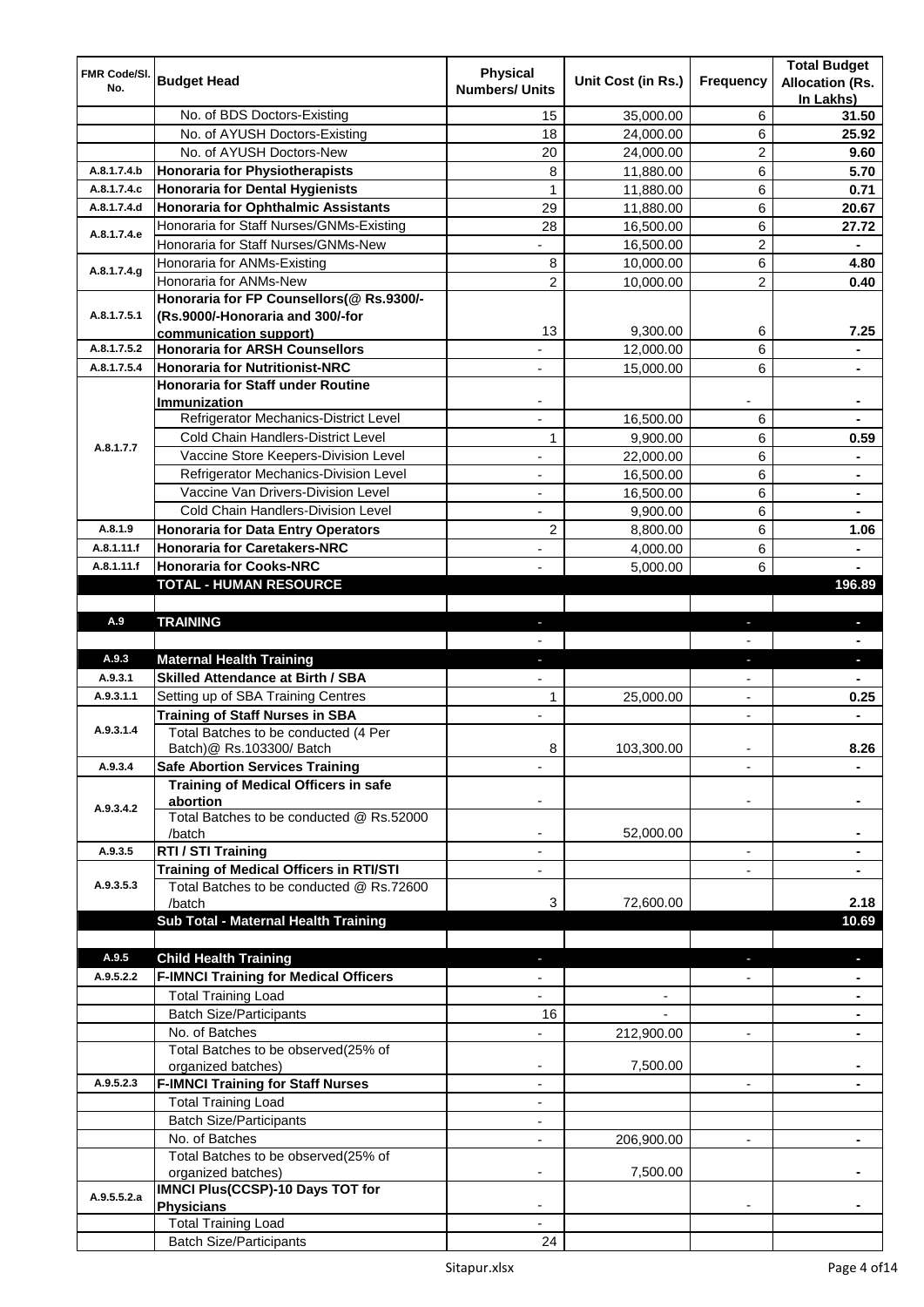| <b>FMR Code/SI.</b><br>No. | <b>Budget Head</b>                                                    | <b>Physical</b><br><b>Numbers/ Units</b> | Unit Cost (in Rs.)    | <b>Frequency</b> | <b>Total Budget</b><br><b>Allocation (Rs.</b><br>In Lakhs) |
|----------------------------|-----------------------------------------------------------------------|------------------------------------------|-----------------------|------------------|------------------------------------------------------------|
|                            | No. of Batches                                                        |                                          | 576,300.00            |                  |                                                            |
|                            | Total Batches to be observed(25% of                                   |                                          |                       |                  |                                                            |
|                            | organized batches)                                                    |                                          | 11,000.00             |                  |                                                            |
|                            | Sub Total- Child Health Training                                      |                                          |                       |                  |                                                            |
|                            |                                                                       |                                          |                       |                  |                                                            |
| A.9.7                      | Adolescent Reproductive and Sexual Health/<br><b>ARSH Training</b>    |                                          |                       |                  |                                                            |
|                            | <b>ARSH training for ANMs/LHVs</b>                                    |                                          |                       |                  |                                                            |
| A.9.7.4                    | Total Batches to be conducted@ Rs.71000/                              |                                          |                       |                  |                                                            |
|                            | <b>Batch</b>                                                          | 3                                        | 71,000.00             |                  | 2.13                                                       |
|                            | <b>Sub Total- ARSH Training</b>                                       |                                          |                       |                  | 2.13                                                       |
|                            |                                                                       |                                          |                       |                  |                                                            |
| A.9.8.4.2                  | <b>Clinical Establishment Act</b>                                     | 1                                        | 798,000.00            | $\blacksquare$   | 7.98                                                       |
|                            |                                                                       |                                          |                       |                  |                                                            |
|                            | <b>TOTAL - Training</b>                                               | $\overline{\phantom{a}}$                 |                       | J.               | 20.80                                                      |
|                            |                                                                       |                                          |                       |                  |                                                            |
| A.10                       | <b>PROGRAMME MANAGEMENT</b>                                           | -                                        |                       | ı                | $\blacksquare$                                             |
| A.10.2                     | <b>District Programme Management Support</b><br>Unit                  |                                          |                       |                  |                                                            |
|                            | <b>Contractual Staffs for DPMSU</b>                                   |                                          |                       |                  |                                                            |
| A.10.2.1                   | Honoraria for District Programme Manager                              | 1                                        | 32,700.00             | 6                | 1.96                                                       |
| A.10.2.2                   | Honoraria for District Accounts Manager                               | 1                                        | 26,650.00             | 6                | 1.60                                                       |
| A.10.2.3                   | Honoraria for District Data Manager(District                          |                                          |                       |                  |                                                            |
| A.10.2.7                   | Data cum Account Assistant)<br>Honoraria for Office Assistant         | 1<br>1                                   | 18,150.00<br>7,000.00 | 6<br>6           | 1.09<br>0.42                                               |
| A.10.2.8.1                 | Operational Expenses for DPMU unit                                    | 1                                        | 75,000.00             | 6                | 4.50                                                       |
|                            | Honoraria for District Community Process                              |                                          |                       |                  |                                                            |
| A.10.2.8.2                 | Manager                                                               | 1                                        | 26,650.00             | 6                | 1.60                                                       |
|                            | <b>Sub Total - DPMU</b>                                               |                                          |                       |                  | 11.17                                                      |
|                            |                                                                       |                                          |                       |                  |                                                            |
| A.10.3                     | <b>Block Programme Management Unit (BPMU)</b>                         |                                          |                       |                  |                                                            |
| A.10.3.1                   | Honoraria for Block Programme Managers                                | 19                                       | 20,000.00             | 6                | 22.80                                                      |
| A.10.3.2                   | Honoraria for Block Accounts Managers                                 | 19                                       | 10,000.00             | 6                | 11.40                                                      |
|                            | <b>Sub Total - DPMU</b>                                               |                                          |                       | ٠                | 34.20                                                      |
|                            |                                                                       |                                          |                       |                  |                                                            |
| A.10.6                     | <b>Concurrent Audit System</b>                                        |                                          |                       |                  |                                                            |
|                            | Budget For Block Units(Rs.1500 per                                    |                                          |                       |                  |                                                            |
|                            | Block/Quarter)<br>Budget For District (District HO Rs.                | 19                                       | 1,500.00              | 4                | 1.14                                                       |
|                            | 4500/Month)                                                           | 1                                        | 4,500.00              | 12 <sup>2</sup>  | 0.54                                                       |
|                            | <b>Sub Total - Concurrent Audit</b>                                   |                                          |                       |                  | 1.68                                                       |
|                            |                                                                       |                                          |                       |                  |                                                            |
| A.10.7                     | <b>Mobility Support, Field Visits</b>                                 | $\overline{\phantom{a}}$                 |                       | $\blacksquare$   | $\blacksquare$                                             |
| A.10.7.2                   | Mobility Support-DPMU/District (2 Vehicles<br>per District per month) | 2                                        | 25,000.00             | 12               | 6.00                                                       |
| A.10.7.3                   | Mobility Support-BPMU/Block (1 Vehicle per                            |                                          |                       |                  |                                                            |
| A.10.7.4.1                 | District per Month)<br>Mobility Support for Div.PMU Division & AD     | 19                                       | 25,000.00             | 12               | 57.00                                                      |
|                            | Offices( 1 vehicle per Division)                                      |                                          | 25,000.00             | 12               |                                                            |
|                            | Sub Total - Mobility Support, Field Visits                            |                                          |                       |                  | 63.00                                                      |
|                            | <b>TOTAL - Programme Management</b>                                   |                                          |                       |                  | 110.05                                                     |
|                            |                                                                       |                                          |                       |                  |                                                            |
|                            | <b>GRAND TOTAL- RCH FLEXIPOOL</b>                                     |                                          |                       |                  | 2,485.63                                                   |
|                            |                                                                       |                                          |                       |                  |                                                            |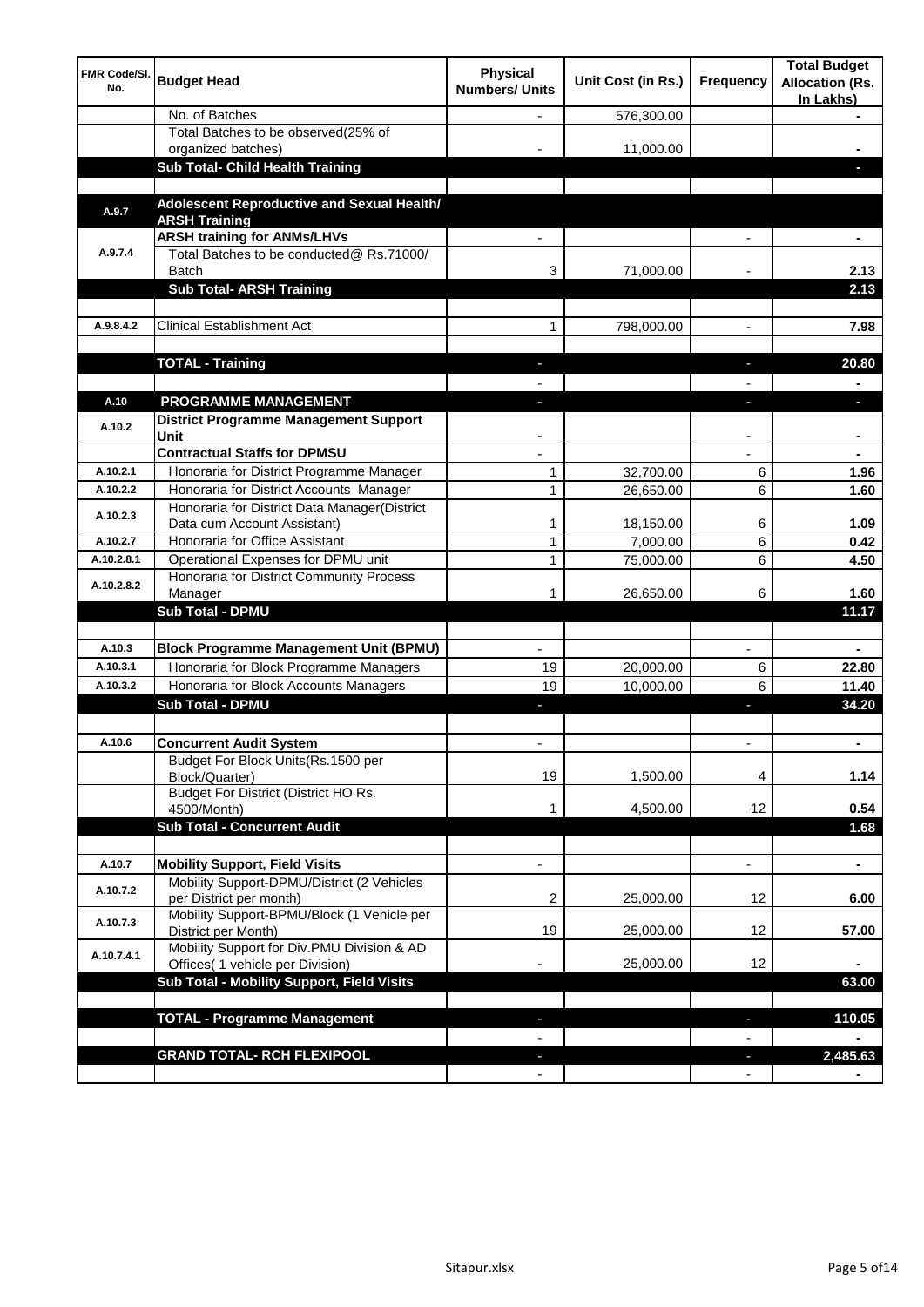| J,<br><b>ASHA</b><br><b>B1</b><br>ASHA State Trainers - TOT (Module VI&VII)-<br>B1.1.1.4.2<br>National Level-Cost of TA/DA<br>15,000.00<br><b>Incentive for FP</b><br>B1.1.3.3<br>Incentive for ASHA @ Rs. 1000 if a couple<br>adopts permanent methods after 02<br>children(Assumed that 15.56 % clients<br>B <sub>1.1</sub> .3.3.1<br>adopts permanent methods after 02<br>1,000.00<br>children).<br>1,748<br>17.48<br><b>Other incentive</b><br>B1.1.3.5<br>On taking Complicated On pregnancy cases<br>or New born cases to the health facility<br>B1.1.3.5.1<br>@Rs.150/- case (up to 3 cases/year)<br>3,944<br>150.00<br>3<br>17.75<br>Birth & Death Registration (For 30 birth & 9<br>B1.1.3.5.3<br>deaths/ASHA) - Amount Approved 90% Only<br>6.39<br>3,944<br>180.00<br>٠<br>TA/DA for attending Monthly Meetings<br>@Rs.100/Meeting - Amount Approved 90%<br>B1.1.3.5.5<br>3,944<br>100.00<br>12<br>42.60<br>Only<br>Maternal Death Audit Information<br>B1.1.3.5.6<br>(@Rs.200/Case)-Amount Approved 50%<br>419<br>Only<br>200.00<br>0.42<br>Incentives to ASHA Sangini(@Rs.150 for<br>B1.1.3.5.12<br>3,000.00<br>10<br>one field visit and 20 visits per month)<br><b>Other Activities</b><br>B1.1.3.6<br>L,<br>$\blacksquare$<br>ASHA Divas/Annual ASHA Samellan-<br>B1.1.3.6.1<br>3,944<br>250.00<br>6.90<br>(Amount Approved 70% Only)<br>٠<br><b>ASHA Payment Voucher</b><br>3,944<br>25.00<br>0.99<br>B1.1.3.6.3<br><b>ASHA Master Payment Register</b><br>19<br>150.00<br>0.03<br><b>ASHA Sangini Format</b><br>152<br>50.00<br>0.08<br>Awards to ASHA's/Link workers<br>B1.1.4<br>19<br>5,000.00<br>0.95<br>$\overline{\phantom{a}}$<br><b>ASHA Resource Centre/ASHA Mentoring</b><br>B1.1.5<br>Group<br>Mobility Costs ASHA Mentoring Group for<br>B1.1.5.4<br>district*4 meetings@Rs.2500/meeting<br>2,500.00<br>0.10<br>4<br>93.67<br>Sub Total - ASHA<br><b>Untied Funds</b><br><b>B2</b><br>$\blacksquare$<br>$\blacksquare$<br>٠<br>No. of CHCs/SDH and Amount Approved 71%<br><b>B2.1</b><br>19<br>50,000.00<br>6.75<br>Only<br>1<br>No. of PHCs and Amount Approved 93% Only<br><b>B2.2</b><br>59<br>25,000.00<br>13.72<br>1<br>No. of Sub Centres and Amount Approved<br>B <sub>2.3</sub><br>468<br>10,000.00<br>21.53<br>46% Only<br>1<br>No. of VHNSCs and Amount Approved 36%<br><b>B2.4</b><br>1,329<br>10,000.00<br>47.84<br>Only<br>1<br><b>Sub Total - Untied Funds</b><br>89.83<br>$\overline{\phantom{a}}$<br>$\overline{a}$<br>$\blacksquare$<br><b>Annual Maintenance Grants</b><br><b>B.3</b><br>a.<br>٠<br>ı<br>No. of CHCs and Amount Approved 70% Only<br><b>B3.1</b><br>19<br>100,000.00<br>13.30<br>1<br>No. of PHCs and Amount Approved 69% Only<br><b>B3.2</b><br>54<br>18.63<br>50,000.00<br>1<br>No. of Sub Centres and Amount Approved<br><b>B3.3</b><br>14.01<br>10,000.00<br>286<br>49% Only<br>1<br>Sub Total - AMG<br>45.94 | FMR Code/SI.<br>No. | <b>Budget Head</b>       | <b>Physical</b><br><b>Numbers/ Units</b> | Unit Cost (in Rs.) | Frequency | <b>Total Budget</b><br><b>Allocation (Rs.</b><br>In Lakhs) |
|-----------------------------------------------------------------------------------------------------------------------------------------------------------------------------------------------------------------------------------------------------------------------------------------------------------------------------------------------------------------------------------------------------------------------------------------------------------------------------------------------------------------------------------------------------------------------------------------------------------------------------------------------------------------------------------------------------------------------------------------------------------------------------------------------------------------------------------------------------------------------------------------------------------------------------------------------------------------------------------------------------------------------------------------------------------------------------------------------------------------------------------------------------------------------------------------------------------------------------------------------------------------------------------------------------------------------------------------------------------------------------------------------------------------------------------------------------------------------------------------------------------------------------------------------------------------------------------------------------------------------------------------------------------------------------------------------------------------------------------------------------------------------------------------------------------------------------------------------------------------------------------------------------------------------------------------------------------------------------------------------------------------------------------------------------------------------------------------------------------------------------------------------------------------------------------------------------------------------------------------------------------------------------------------------------------------------------------------------------------------------------------------------------------------------------------------------------------------------------------------------------------------------------------------------------------------------------------------------------------------------------------------------------------------------------------------------------------------------------------------------------------------------------------------------------------------------------------------------------------------------------------|---------------------|--------------------------|------------------------------------------|--------------------|-----------|------------------------------------------------------------|
|                                                                                                                                                                                                                                                                                                                                                                                                                                                                                                                                                                                                                                                                                                                                                                                                                                                                                                                                                                                                                                                                                                                                                                                                                                                                                                                                                                                                                                                                                                                                                                                                                                                                                                                                                                                                                                                                                                                                                                                                                                                                                                                                                                                                                                                                                                                                                                                                                                                                                                                                                                                                                                                                                                                                                                                                                                                                                   | в                   | <b>MISSION FLEXIPOOL</b> |                                          |                    |           |                                                            |
|                                                                                                                                                                                                                                                                                                                                                                                                                                                                                                                                                                                                                                                                                                                                                                                                                                                                                                                                                                                                                                                                                                                                                                                                                                                                                                                                                                                                                                                                                                                                                                                                                                                                                                                                                                                                                                                                                                                                                                                                                                                                                                                                                                                                                                                                                                                                                                                                                                                                                                                                                                                                                                                                                                                                                                                                                                                                                   |                     |                          |                                          |                    |           |                                                            |
|                                                                                                                                                                                                                                                                                                                                                                                                                                                                                                                                                                                                                                                                                                                                                                                                                                                                                                                                                                                                                                                                                                                                                                                                                                                                                                                                                                                                                                                                                                                                                                                                                                                                                                                                                                                                                                                                                                                                                                                                                                                                                                                                                                                                                                                                                                                                                                                                                                                                                                                                                                                                                                                                                                                                                                                                                                                                                   |                     |                          |                                          |                    |           |                                                            |
|                                                                                                                                                                                                                                                                                                                                                                                                                                                                                                                                                                                                                                                                                                                                                                                                                                                                                                                                                                                                                                                                                                                                                                                                                                                                                                                                                                                                                                                                                                                                                                                                                                                                                                                                                                                                                                                                                                                                                                                                                                                                                                                                                                                                                                                                                                                                                                                                                                                                                                                                                                                                                                                                                                                                                                                                                                                                                   |                     |                          |                                          |                    |           |                                                            |
|                                                                                                                                                                                                                                                                                                                                                                                                                                                                                                                                                                                                                                                                                                                                                                                                                                                                                                                                                                                                                                                                                                                                                                                                                                                                                                                                                                                                                                                                                                                                                                                                                                                                                                                                                                                                                                                                                                                                                                                                                                                                                                                                                                                                                                                                                                                                                                                                                                                                                                                                                                                                                                                                                                                                                                                                                                                                                   |                     |                          |                                          |                    |           |                                                            |
|                                                                                                                                                                                                                                                                                                                                                                                                                                                                                                                                                                                                                                                                                                                                                                                                                                                                                                                                                                                                                                                                                                                                                                                                                                                                                                                                                                                                                                                                                                                                                                                                                                                                                                                                                                                                                                                                                                                                                                                                                                                                                                                                                                                                                                                                                                                                                                                                                                                                                                                                                                                                                                                                                                                                                                                                                                                                                   |                     |                          |                                          |                    |           |                                                            |
|                                                                                                                                                                                                                                                                                                                                                                                                                                                                                                                                                                                                                                                                                                                                                                                                                                                                                                                                                                                                                                                                                                                                                                                                                                                                                                                                                                                                                                                                                                                                                                                                                                                                                                                                                                                                                                                                                                                                                                                                                                                                                                                                                                                                                                                                                                                                                                                                                                                                                                                                                                                                                                                                                                                                                                                                                                                                                   |                     |                          |                                          |                    |           |                                                            |
|                                                                                                                                                                                                                                                                                                                                                                                                                                                                                                                                                                                                                                                                                                                                                                                                                                                                                                                                                                                                                                                                                                                                                                                                                                                                                                                                                                                                                                                                                                                                                                                                                                                                                                                                                                                                                                                                                                                                                                                                                                                                                                                                                                                                                                                                                                                                                                                                                                                                                                                                                                                                                                                                                                                                                                                                                                                                                   |                     |                          |                                          |                    |           |                                                            |
|                                                                                                                                                                                                                                                                                                                                                                                                                                                                                                                                                                                                                                                                                                                                                                                                                                                                                                                                                                                                                                                                                                                                                                                                                                                                                                                                                                                                                                                                                                                                                                                                                                                                                                                                                                                                                                                                                                                                                                                                                                                                                                                                                                                                                                                                                                                                                                                                                                                                                                                                                                                                                                                                                                                                                                                                                                                                                   |                     |                          |                                          |                    |           |                                                            |
|                                                                                                                                                                                                                                                                                                                                                                                                                                                                                                                                                                                                                                                                                                                                                                                                                                                                                                                                                                                                                                                                                                                                                                                                                                                                                                                                                                                                                                                                                                                                                                                                                                                                                                                                                                                                                                                                                                                                                                                                                                                                                                                                                                                                                                                                                                                                                                                                                                                                                                                                                                                                                                                                                                                                                                                                                                                                                   |                     |                          |                                          |                    |           |                                                            |
|                                                                                                                                                                                                                                                                                                                                                                                                                                                                                                                                                                                                                                                                                                                                                                                                                                                                                                                                                                                                                                                                                                                                                                                                                                                                                                                                                                                                                                                                                                                                                                                                                                                                                                                                                                                                                                                                                                                                                                                                                                                                                                                                                                                                                                                                                                                                                                                                                                                                                                                                                                                                                                                                                                                                                                                                                                                                                   |                     |                          |                                          |                    |           |                                                            |
|                                                                                                                                                                                                                                                                                                                                                                                                                                                                                                                                                                                                                                                                                                                                                                                                                                                                                                                                                                                                                                                                                                                                                                                                                                                                                                                                                                                                                                                                                                                                                                                                                                                                                                                                                                                                                                                                                                                                                                                                                                                                                                                                                                                                                                                                                                                                                                                                                                                                                                                                                                                                                                                                                                                                                                                                                                                                                   |                     |                          |                                          |                    |           |                                                            |
|                                                                                                                                                                                                                                                                                                                                                                                                                                                                                                                                                                                                                                                                                                                                                                                                                                                                                                                                                                                                                                                                                                                                                                                                                                                                                                                                                                                                                                                                                                                                                                                                                                                                                                                                                                                                                                                                                                                                                                                                                                                                                                                                                                                                                                                                                                                                                                                                                                                                                                                                                                                                                                                                                                                                                                                                                                                                                   |                     |                          |                                          |                    |           |                                                            |
|                                                                                                                                                                                                                                                                                                                                                                                                                                                                                                                                                                                                                                                                                                                                                                                                                                                                                                                                                                                                                                                                                                                                                                                                                                                                                                                                                                                                                                                                                                                                                                                                                                                                                                                                                                                                                                                                                                                                                                                                                                                                                                                                                                                                                                                                                                                                                                                                                                                                                                                                                                                                                                                                                                                                                                                                                                                                                   |                     |                          |                                          |                    |           |                                                            |
|                                                                                                                                                                                                                                                                                                                                                                                                                                                                                                                                                                                                                                                                                                                                                                                                                                                                                                                                                                                                                                                                                                                                                                                                                                                                                                                                                                                                                                                                                                                                                                                                                                                                                                                                                                                                                                                                                                                                                                                                                                                                                                                                                                                                                                                                                                                                                                                                                                                                                                                                                                                                                                                                                                                                                                                                                                                                                   |                     |                          |                                          |                    |           |                                                            |
|                                                                                                                                                                                                                                                                                                                                                                                                                                                                                                                                                                                                                                                                                                                                                                                                                                                                                                                                                                                                                                                                                                                                                                                                                                                                                                                                                                                                                                                                                                                                                                                                                                                                                                                                                                                                                                                                                                                                                                                                                                                                                                                                                                                                                                                                                                                                                                                                                                                                                                                                                                                                                                                                                                                                                                                                                                                                                   |                     |                          |                                          |                    |           |                                                            |
|                                                                                                                                                                                                                                                                                                                                                                                                                                                                                                                                                                                                                                                                                                                                                                                                                                                                                                                                                                                                                                                                                                                                                                                                                                                                                                                                                                                                                                                                                                                                                                                                                                                                                                                                                                                                                                                                                                                                                                                                                                                                                                                                                                                                                                                                                                                                                                                                                                                                                                                                                                                                                                                                                                                                                                                                                                                                                   |                     |                          |                                          |                    |           |                                                            |
|                                                                                                                                                                                                                                                                                                                                                                                                                                                                                                                                                                                                                                                                                                                                                                                                                                                                                                                                                                                                                                                                                                                                                                                                                                                                                                                                                                                                                                                                                                                                                                                                                                                                                                                                                                                                                                                                                                                                                                                                                                                                                                                                                                                                                                                                                                                                                                                                                                                                                                                                                                                                                                                                                                                                                                                                                                                                                   |                     |                          |                                          |                    |           |                                                            |
|                                                                                                                                                                                                                                                                                                                                                                                                                                                                                                                                                                                                                                                                                                                                                                                                                                                                                                                                                                                                                                                                                                                                                                                                                                                                                                                                                                                                                                                                                                                                                                                                                                                                                                                                                                                                                                                                                                                                                                                                                                                                                                                                                                                                                                                                                                                                                                                                                                                                                                                                                                                                                                                                                                                                                                                                                                                                                   |                     |                          |                                          |                    |           |                                                            |
|                                                                                                                                                                                                                                                                                                                                                                                                                                                                                                                                                                                                                                                                                                                                                                                                                                                                                                                                                                                                                                                                                                                                                                                                                                                                                                                                                                                                                                                                                                                                                                                                                                                                                                                                                                                                                                                                                                                                                                                                                                                                                                                                                                                                                                                                                                                                                                                                                                                                                                                                                                                                                                                                                                                                                                                                                                                                                   |                     |                          |                                          |                    |           |                                                            |
|                                                                                                                                                                                                                                                                                                                                                                                                                                                                                                                                                                                                                                                                                                                                                                                                                                                                                                                                                                                                                                                                                                                                                                                                                                                                                                                                                                                                                                                                                                                                                                                                                                                                                                                                                                                                                                                                                                                                                                                                                                                                                                                                                                                                                                                                                                                                                                                                                                                                                                                                                                                                                                                                                                                                                                                                                                                                                   |                     |                          |                                          |                    |           |                                                            |
|                                                                                                                                                                                                                                                                                                                                                                                                                                                                                                                                                                                                                                                                                                                                                                                                                                                                                                                                                                                                                                                                                                                                                                                                                                                                                                                                                                                                                                                                                                                                                                                                                                                                                                                                                                                                                                                                                                                                                                                                                                                                                                                                                                                                                                                                                                                                                                                                                                                                                                                                                                                                                                                                                                                                                                                                                                                                                   |                     |                          |                                          |                    |           |                                                            |
|                                                                                                                                                                                                                                                                                                                                                                                                                                                                                                                                                                                                                                                                                                                                                                                                                                                                                                                                                                                                                                                                                                                                                                                                                                                                                                                                                                                                                                                                                                                                                                                                                                                                                                                                                                                                                                                                                                                                                                                                                                                                                                                                                                                                                                                                                                                                                                                                                                                                                                                                                                                                                                                                                                                                                                                                                                                                                   |                     |                          |                                          |                    |           |                                                            |
|                                                                                                                                                                                                                                                                                                                                                                                                                                                                                                                                                                                                                                                                                                                                                                                                                                                                                                                                                                                                                                                                                                                                                                                                                                                                                                                                                                                                                                                                                                                                                                                                                                                                                                                                                                                                                                                                                                                                                                                                                                                                                                                                                                                                                                                                                                                                                                                                                                                                                                                                                                                                                                                                                                                                                                                                                                                                                   |                     |                          |                                          |                    |           |                                                            |
|                                                                                                                                                                                                                                                                                                                                                                                                                                                                                                                                                                                                                                                                                                                                                                                                                                                                                                                                                                                                                                                                                                                                                                                                                                                                                                                                                                                                                                                                                                                                                                                                                                                                                                                                                                                                                                                                                                                                                                                                                                                                                                                                                                                                                                                                                                                                                                                                                                                                                                                                                                                                                                                                                                                                                                                                                                                                                   |                     |                          |                                          |                    |           |                                                            |
|                                                                                                                                                                                                                                                                                                                                                                                                                                                                                                                                                                                                                                                                                                                                                                                                                                                                                                                                                                                                                                                                                                                                                                                                                                                                                                                                                                                                                                                                                                                                                                                                                                                                                                                                                                                                                                                                                                                                                                                                                                                                                                                                                                                                                                                                                                                                                                                                                                                                                                                                                                                                                                                                                                                                                                                                                                                                                   |                     |                          |                                          |                    |           |                                                            |
|                                                                                                                                                                                                                                                                                                                                                                                                                                                                                                                                                                                                                                                                                                                                                                                                                                                                                                                                                                                                                                                                                                                                                                                                                                                                                                                                                                                                                                                                                                                                                                                                                                                                                                                                                                                                                                                                                                                                                                                                                                                                                                                                                                                                                                                                                                                                                                                                                                                                                                                                                                                                                                                                                                                                                                                                                                                                                   |                     |                          |                                          |                    |           |                                                            |
|                                                                                                                                                                                                                                                                                                                                                                                                                                                                                                                                                                                                                                                                                                                                                                                                                                                                                                                                                                                                                                                                                                                                                                                                                                                                                                                                                                                                                                                                                                                                                                                                                                                                                                                                                                                                                                                                                                                                                                                                                                                                                                                                                                                                                                                                                                                                                                                                                                                                                                                                                                                                                                                                                                                                                                                                                                                                                   |                     |                          |                                          |                    |           |                                                            |
|                                                                                                                                                                                                                                                                                                                                                                                                                                                                                                                                                                                                                                                                                                                                                                                                                                                                                                                                                                                                                                                                                                                                                                                                                                                                                                                                                                                                                                                                                                                                                                                                                                                                                                                                                                                                                                                                                                                                                                                                                                                                                                                                                                                                                                                                                                                                                                                                                                                                                                                                                                                                                                                                                                                                                                                                                                                                                   |                     |                          |                                          |                    |           |                                                            |
|                                                                                                                                                                                                                                                                                                                                                                                                                                                                                                                                                                                                                                                                                                                                                                                                                                                                                                                                                                                                                                                                                                                                                                                                                                                                                                                                                                                                                                                                                                                                                                                                                                                                                                                                                                                                                                                                                                                                                                                                                                                                                                                                                                                                                                                                                                                                                                                                                                                                                                                                                                                                                                                                                                                                                                                                                                                                                   |                     |                          |                                          |                    |           |                                                            |
|                                                                                                                                                                                                                                                                                                                                                                                                                                                                                                                                                                                                                                                                                                                                                                                                                                                                                                                                                                                                                                                                                                                                                                                                                                                                                                                                                                                                                                                                                                                                                                                                                                                                                                                                                                                                                                                                                                                                                                                                                                                                                                                                                                                                                                                                                                                                                                                                                                                                                                                                                                                                                                                                                                                                                                                                                                                                                   |                     |                          |                                          |                    |           |                                                            |
|                                                                                                                                                                                                                                                                                                                                                                                                                                                                                                                                                                                                                                                                                                                                                                                                                                                                                                                                                                                                                                                                                                                                                                                                                                                                                                                                                                                                                                                                                                                                                                                                                                                                                                                                                                                                                                                                                                                                                                                                                                                                                                                                                                                                                                                                                                                                                                                                                                                                                                                                                                                                                                                                                                                                                                                                                                                                                   |                     |                          |                                          |                    |           |                                                            |
|                                                                                                                                                                                                                                                                                                                                                                                                                                                                                                                                                                                                                                                                                                                                                                                                                                                                                                                                                                                                                                                                                                                                                                                                                                                                                                                                                                                                                                                                                                                                                                                                                                                                                                                                                                                                                                                                                                                                                                                                                                                                                                                                                                                                                                                                                                                                                                                                                                                                                                                                                                                                                                                                                                                                                                                                                                                                                   |                     |                          |                                          |                    |           |                                                            |
|                                                                                                                                                                                                                                                                                                                                                                                                                                                                                                                                                                                                                                                                                                                                                                                                                                                                                                                                                                                                                                                                                                                                                                                                                                                                                                                                                                                                                                                                                                                                                                                                                                                                                                                                                                                                                                                                                                                                                                                                                                                                                                                                                                                                                                                                                                                                                                                                                                                                                                                                                                                                                                                                                                                                                                                                                                                                                   |                     |                          |                                          |                    |           |                                                            |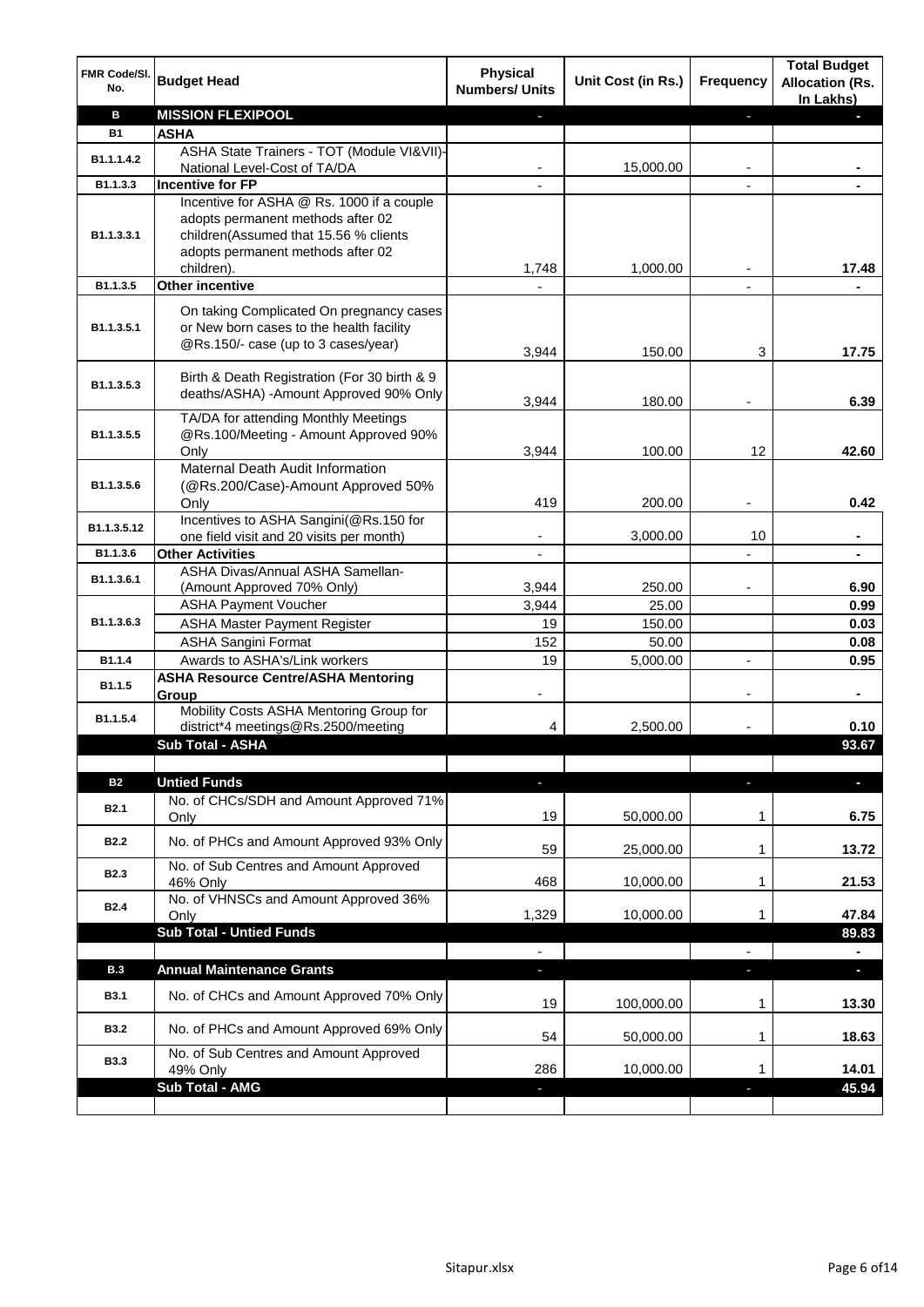| <b>FMR Code/SI.</b><br>No. | <b>Budget Head</b>                                                                                                         | <b>Physical</b><br><b>Numbers/ Units</b> | Unit Cost (in Rs.) | Frequency                | <b>Total Budget</b><br><b>Allocation (Rs.</b><br>In Lakhs) |
|----------------------------|----------------------------------------------------------------------------------------------------------------------------|------------------------------------------|--------------------|--------------------------|------------------------------------------------------------|
| <b>B.6</b>                 | <b>Corpus Grants to HMS/RKS</b>                                                                                            |                                          |                    | ٠                        | п                                                          |
| B6.1                       | District Hospitals (DH+DWH)                                                                                                | 2                                        |                    |                          |                                                            |
|                            | Amount Approved for District Hospitals                                                                                     |                                          |                    |                          | 8.03                                                       |
| B6.2                       | No. of CHCs and Amount Approved 90% Only                                                                                   | 19                                       | 100,000.00         | 1                        | 17.10                                                      |
| B6.3                       | No. of PHCs and Amount Approved 90% Only                                                                                   | 59                                       | 50,000.00          | 1                        | 26.55                                                      |
|                            | <b>Sub Total - HMS/RKS</b>                                                                                                 |                                          |                    | н                        | 51.68                                                      |
|                            |                                                                                                                            |                                          |                    |                          |                                                            |
| <b>B9</b>                  | <b>Mainstreaming of AYUSH</b>                                                                                              | ٠                                        |                    | J,                       | ь                                                          |
| <b>B.9.1</b>               | <b>Medical Officers (Only AYUSH)</b>                                                                                       |                                          |                    |                          |                                                            |
| B.9.1.1                    | <b>Contractual Medical Officers</b>                                                                                        | 42                                       | 24,000.00          | 6                        | 60.48                                                      |
| <b>B.9.2</b>               | <b>AYUSH Pharmacists</b>                                                                                                   | 13                                       | 9,000.00           | 6                        | 7.02                                                       |
|                            | <b>Sub Total (AYUSH)</b>                                                                                                   |                                          |                    | н                        | 67.50                                                      |
|                            |                                                                                                                            |                                          |                    |                          |                                                            |
| <b>B10</b>                 | <b>IEC-BCC Activities</b>                                                                                                  |                                          |                    | ı                        | ь                                                          |
|                            | Implementation of BCC/IEC Activities at                                                                                    |                                          |                    |                          |                                                            |
| B.10.2                     | district level                                                                                                             |                                          |                    | $\overline{\phantom{a}}$ | 5.00                                                       |
| B.10.5.2                   | Printing of WIFS Cards, Referral Slips, etc                                                                                |                                          |                    | ٠                        |                                                            |
|                            | WIFS Cards for School Children(No. of Cards)                                                                               | 247,903                                  | 4.00               |                          | 9.92                                                       |
|                            | Sub Total (IEC/BCC)                                                                                                        | ٠                                        |                    | ٠                        | 14.92                                                      |
|                            |                                                                                                                            | $\overline{\phantom{a}}$                 |                    | ٠                        | $\blacksquare$                                             |
| <b>B15</b>                 | <b>Planning, Implementation and Monitoring</b>                                                                             | $\blacksquare$                           |                    | ٠                        | $\blacksquare$                                             |
| B <sub>15.2</sub>          | <b>Quality Assurance</b>                                                                                                   | $\blacksquare$                           |                    | $\overline{\phantom{a}}$ | $\blacksquare$                                             |
| B15.2.2                    | <b>Quality Assurance Committees</b>                                                                                        | $\overline{\phantom{a}}$                 |                    | ٠                        | $\blacksquare$                                             |
|                            | <b>Division Level</b>                                                                                                      | $\overline{a}$                           |                    |                          | $\blacksquare$                                             |
|                            | One time establishment @ Rs. 1.00 Lakh/<br>Division (Amount Approved 50% Only)                                             |                                          | 100,000.00         | 1                        |                                                            |
|                            | Operational Expenses @Rs. 5000/month/                                                                                      |                                          |                    |                          |                                                            |
|                            | division (Amount Approved 50% Only)                                                                                        |                                          | 5,000.00           | 12                       |                                                            |
|                            | <b>District Level</b>                                                                                                      |                                          |                    |                          |                                                            |
|                            | One time establishment @ Rs. 1.00 Lakh/<br>District (Amount Approved 50% Only)                                             | 1                                        | 100,000.00         | 1                        | 0.50                                                       |
|                            | Operational Expenses @Rs. 5000/ Month/<br>District (Amount Approved 50% Only)                                              | 1                                        | 5,000.00           | 12                       | 0.30                                                       |
| B15.2.4                    | <b>Review meetings</b>                                                                                                     |                                          |                    |                          |                                                            |
| B15.2.4.2                  | <b>Division Level</b>                                                                                                      |                                          |                    | $\overline{\phantom{0}}$ | ٠                                                          |
|                            | Review meetings @ Rs 10000/- per meeting<br>for 4 meeting per division (Amount Approved<br>50% Only)                       |                                          | 10,000.00          | 4                        |                                                            |
|                            | <b>District Level</b>                                                                                                      |                                          |                    |                          |                                                            |
|                            | Review meetings @ Rs 10000/- per meeting<br>for 4 meeting per District (Amount Approved                                    |                                          |                    |                          |                                                            |
|                            | 50% Only)                                                                                                                  | 1                                        | 10,000.00          | 4                        | 0.20                                                       |
| B15.2.5                    | <b>Other Block Level Activities</b>                                                                                        |                                          |                    | $\overline{\phantom{a}}$ |                                                            |
| B15.2.5.1                  | Block QA visioning meeting (Orienting<br><b>Block Officials on Facility Solutions Levels-</b><br>Amount Approved 50% Only) | 1                                        | 35,000.00          | 1                        | 0.18                                                       |
| B15.2.5.2                  | Quality Management System (QMS) training<br>workshop -(Amount Approved 50% Only)                                           |                                          | 100,000.00         |                          | 0.50                                                       |
|                            | <b>Sub Total - Quality Assurance</b>                                                                                       |                                          |                    | ı.                       | 1.68                                                       |
|                            |                                                                                                                            |                                          |                    |                          | ۰                                                          |
| B15.3                      | <b>Monitoring and Evaluation</b>                                                                                           |                                          |                    |                          |                                                            |
| B15.3.1.6.3                | Honoraria of Data Entry Operators for MCTS                                                                                 | 19                                       | 11,000.00          | 6                        | 12.54                                                      |
| B15.3.2                    | <b>Computerization HMIS and E-governance</b>                                                                               | $\overline{\phantom{a}}$                 |                    | ۰                        | ٠                                                          |
|                            | HMIS Operational Cost (excluding HR & Trainings)-                                                                          |                                          |                    |                          |                                                            |
|                            | Expenses for Internet @1500/month/                                                                                         |                                          |                    |                          |                                                            |
|                            | computer for 951 Nos                                                                                                       | 21                                       | 1,500.00           | 12                       | 3.78                                                       |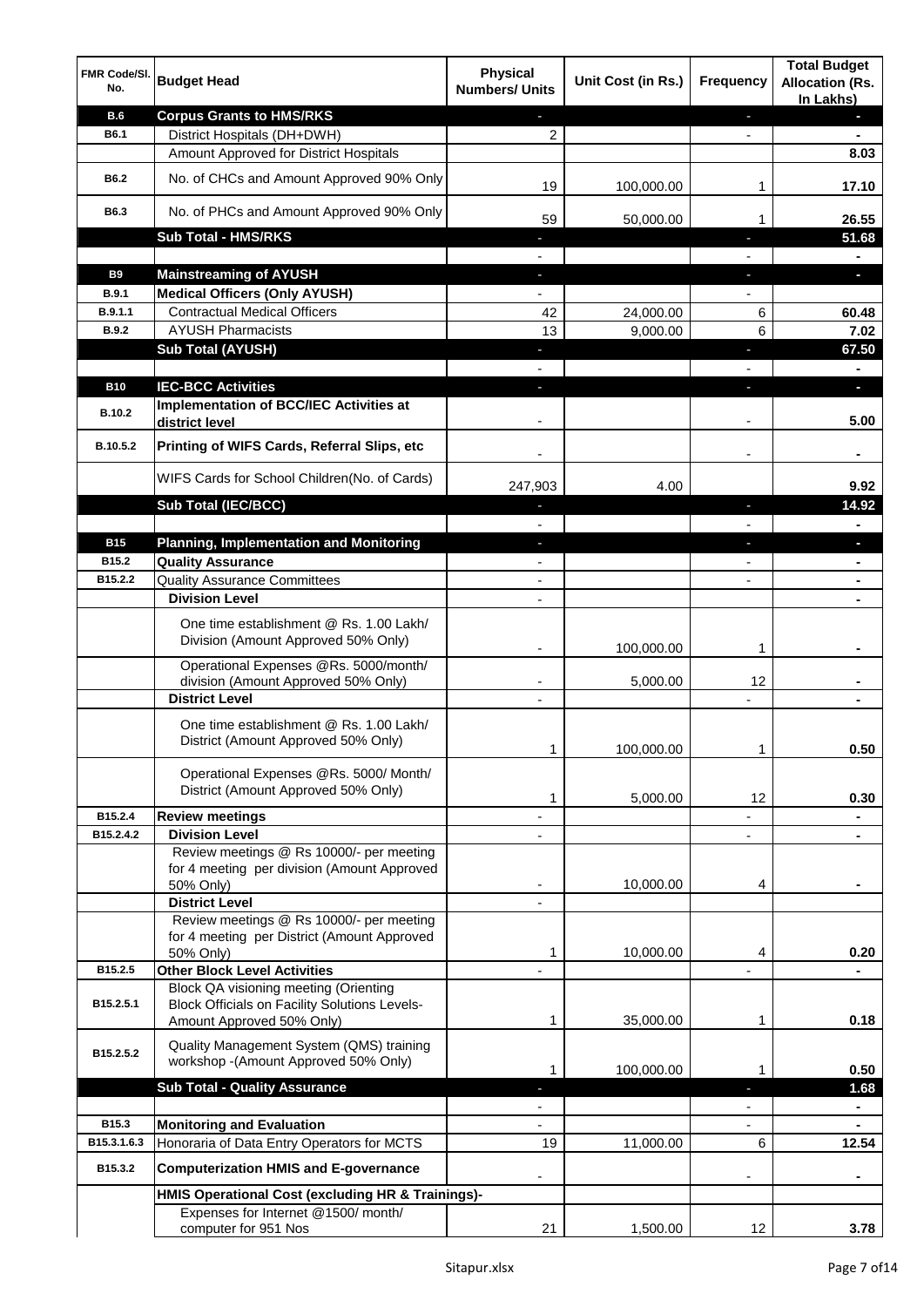| <b>FMR Code/SI.</b><br>No. | <b>Budget Head</b>                                                                                        | <b>Physical</b><br><b>Numbers/ Units</b> | Unit Cost (in Rs.) | <b>Frequency</b>         | <b>Total Budget</b><br><b>Allocation (Rs.</b><br>In Lakhs) |
|----------------------------|-----------------------------------------------------------------------------------------------------------|------------------------------------------|--------------------|--------------------------|------------------------------------------------------------|
|                            | Expenses for Internet Rs.750/pm/block<br>computer(new) for 820 Nos.                                       | 19                                       | 750.00             | 12                       | 1.71                                                       |
| B15.3.2.1.a                | Expenses for Internet Data Card<br>@Rs.750/pm/Computer (new) for 75 Nos.                                  | 1                                        | 750.00             | 12                       | 0.09                                                       |
|                            | Expenses for Internet Data Card<br>@Rs.750/pm/Computer (new) for 18 Nos.                                  |                                          | 750.00             | 12                       |                                                            |
| B15.3.2.1.d                | Other Office and admin expenses                                                                           |                                          |                    |                          |                                                            |
| B15.3.2.1.d.2              | Maintenance of Computers/AMC/etc -HMIS<br>(Block -PHC/CHC,CH, CMF (M/F) Old<br>@Rs. 4000/unit for 951 no. | 21                                       | 4,000.00           | 1                        | 0.84                                                       |
| B15.3.2.1.d.3              | Purchase of computer consumables/Admin<br>Expenses @ Rs.1000.00 for 951 no.-Six<br>Months                 | 21                                       | 1,000.00           | 6                        | 1.26                                                       |
| B15.3.2.2.a                | MCTS Operational Cost (excluding HR &<br>Trainings)                                                       |                                          |                    |                          |                                                            |
| B15.3.2.2.b                | Procurement of<br>computers/Printers/Cartridges, etc. -<br>@50,000.00/Computer Systems for 820 No.        | 19                                       | 50,000.00          | 1                        | 9.50                                                       |
| B15.3.2.2.d                | Other Office and admin expenses<br>@12,000.00 per year -820 No.(New)                                      | 19                                       | 12,000.00          | 1                        | 2.28                                                       |
| B15.3.3                    | Other M & E Activities                                                                                    |                                          |                    |                          |                                                            |
| B15.3.3.5                  | Review Meetings for MCTS @ Rs<br>4,000/meeting for 12 meetings                                            | 1                                        | 4,000.00           | 12                       | 0.48                                                       |
|                            | Sub Total - Monitoring and Evaluation                                                                     |                                          |                    |                          | 32.48                                                      |
|                            |                                                                                                           |                                          |                    |                          | $\blacksquare$                                             |
| <b>B.16</b>                | <b>PROCUREMENT</b>                                                                                        | $\blacksquare$                           |                    | ٠                        | $\blacksquare$                                             |
| B16.1.1<br>B16.1.1.2       | <b>Procurement of Equipments: MH</b><br>MVA /EVA Kits for Safe Abortion services                          |                                          |                    | $\overline{\phantom{a}}$ | $\blacksquare$                                             |
| B16.1.6                    | <b>Equipments for ARSH/ School Health</b>                                                                 | 9                                        | 2,500.00           | ٠                        | 0.23                                                       |
| B16.1.6.1                  | Equipments for ARSH Clinics (New)                                                                         |                                          | 15,000.00          | 1                        |                                                            |
|                            | <b>Sub Total (Procurement of Equipments)</b>                                                              |                                          |                    |                          | 0.23                                                       |
|                            |                                                                                                           |                                          |                    |                          |                                                            |
| B.16.2.1                   | Drugs & supplies for MH                                                                                   |                                          |                    |                          |                                                            |
| B.16.2.1.2                 | Drugs for Safe Abortion (No. of MMA<br>estimated in year 2013-14)                                         | 831                                      | 200.00             | $\blacksquare$           | 1.66                                                       |
| B.16.2.4                   | <b>Supplies for IMEP</b>                                                                                  |                                          |                    | $\overline{\phantom{a}}$ |                                                            |
| B.16.2.4.1                 | Bio-Medical Waste Management-District<br>level                                                            |                                          |                    | $\overline{\phantom{a}}$ | 20.52                                                      |
| B.16.2.4.2                 | Bio-Medical Waste Management-CHC level                                                                    | ٠                                        |                    | $\overline{\phantom{a}}$ | 25.17                                                      |
| B.16.2.4.3                 | Cleaning/Washing, House keeping and<br>Laundry Management - District Level                                |                                          |                    | ٠                        | 33.77                                                      |
| B.16.2.4.4                 | Cleaning/Washing, House keeping and<br>Laundry Management - CHC/PHC Level                                 |                                          |                    | $\overline{\phantom{a}}$ | 31.83                                                      |
|                            | <b>ASHA Drug Kits</b>                                                                                     |                                          |                    |                          |                                                            |
| B.16.2.5.2                 | Drug Kit replenishment for ASHAs @ Rs.<br>300/ASHA                                                        | 2,879                                    | 300.00             |                          | 8.64                                                       |
| B.16.2.6                   | Drugs & supplies for WIFS                                                                                 |                                          |                    | $\blacksquare$           |                                                            |
|                            | For Govt. & Govt. aided Schools (Classes VI                                                               |                                          |                    |                          |                                                            |
|                            | to XII)<br><b>Total Beneficiaries</b>                                                                     | 255,417                                  |                    |                          |                                                            |
|                            | IFA Tables Required at District (                                                                         |                                          |                    |                          |                                                            |
| B.16.2.6.1                 | Beneficiary* 52 Tabs)                                                                                     | 13,281,690                               | 0.12               |                          | 15.94                                                      |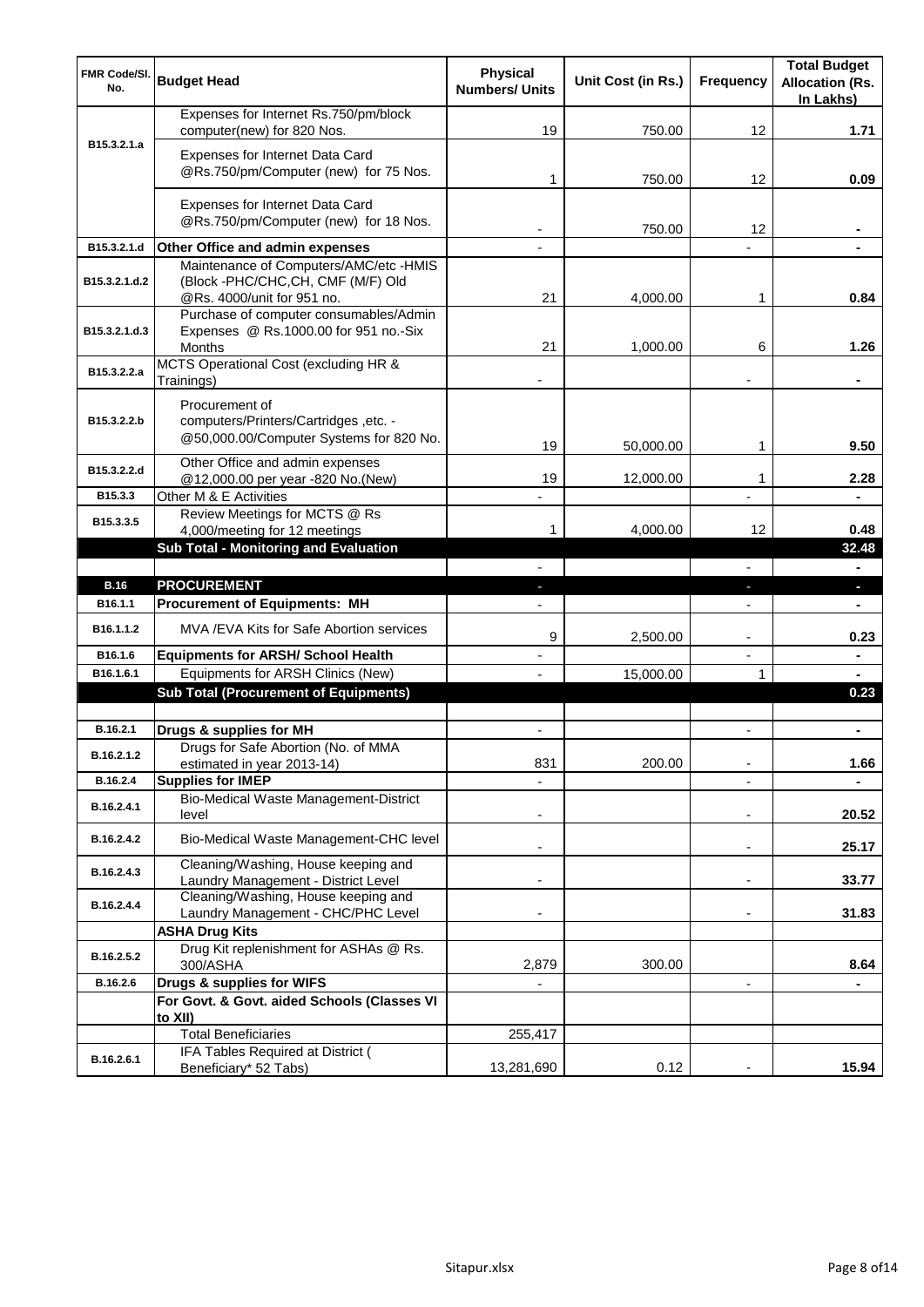| FMR Code/SI.<br>No. | <b>Budget Head</b>                                                        | <b>Physical</b><br><b>Numbers/ Units</b> | Unit Cost (in Rs.) | <b>Frequency</b> | <b>Total Budget</b><br><b>Allocation (Rs.</b><br>In Lakhs) |
|---------------------|---------------------------------------------------------------------------|------------------------------------------|--------------------|------------------|------------------------------------------------------------|
| B.16.2.6.2          | Albendazole Tablets Required at District                                  |                                          |                    |                  |                                                            |
| B.16.2.7            | (Beneficiary *2 Tabs)<br>Drugs & Supplies under SHP                       | 510,834                                  | 1.00               | ٠                | 5.11                                                       |
|                     |                                                                           | $\overline{\phantom{0}}$                 |                    | ٠                | $\blacksquare$                                             |
|                     | <b>For Aganwadi Centres</b>                                               |                                          |                    |                  | $\blacksquare$                                             |
|                     | Expected No. of Children at AWCs<br>No. of IFA Bottles (One bottle of 100 | 106,050                                  |                    |                  |                                                            |
|                     | ml./child)                                                                | 106,050                                  | 10.00              |                  | 10.61                                                      |
|                     | Albendazole Tablets (2 tablets per Child)                                 | 212,100                                  | 1.00               |                  | 2.12                                                       |
|                     | For Primary Schools(For Govt. & Govt.                                     |                                          |                    |                  |                                                            |
|                     | aided Schools Classes I to V)                                             |                                          |                    |                  |                                                            |
|                     | Expected No. of Children in Schools                                       | 467,574                                  |                    |                  |                                                            |
|                     | No. of Tablets Required at District (52                                   |                                          |                    |                  |                                                            |
|                     | Tabs./ Beneficiary)                                                       | 24,313,864                               | 0.12               |                  | 29.18                                                      |
|                     | No. of Tablets Required at District (2 Tabs./                             |                                          |                    |                  |                                                            |
|                     | Beneficiary)                                                              | 935,149                                  | 1.00               |                  | 9.35                                                       |
|                     | <b>Medicines for Teams</b>                                                |                                          |                    |                  |                                                            |
|                     | No. of Blocks                                                             | 19                                       |                    |                  |                                                            |
|                     | First Time Medicines For Teams (2 Teams                                   |                                          |                    |                  |                                                            |
|                     | in Each Block)<br>Sub Total (Procurement of Drugs &                       | 38                                       | 18,000.00          |                  | 6.84                                                       |
|                     | Supplies)                                                                 |                                          |                    |                  | 200.73                                                     |
|                     |                                                                           |                                          |                    |                  |                                                            |
| <b>B.17</b>         | <b>Drugs Warehouses/Logistics Management</b>                              |                                          |                    |                  |                                                            |
|                     | Honoraria of Staff at Regional Drug                                       |                                          |                    |                  |                                                            |
|                     | Warehouse                                                                 |                                          |                    |                  |                                                            |
|                     | Accountant                                                                |                                          | 10,000.00          | 6                |                                                            |
|                     | Computer Operator Cum Store Keeper                                        |                                          | 10,000.00          | 6                |                                                            |
|                     | Fork-Lift Operator cum Mechanic                                           |                                          | 6,500.00           | 6                |                                                            |
| <b>B.17.1</b>       | Fourth class / Loader                                                     |                                          | 6,500.00           | 6                |                                                            |
|                     | Generator Operator cum Electrician                                        | $\overline{\phantom{a}}$                 | 5,000.00           | 6                |                                                            |
|                     | Sweeper                                                                   | $\overline{\phantom{0}}$                 | 3,500.00           | 6                |                                                            |
|                     | <b>Armed Guards</b>                                                       | $\overline{a}$                           | 6,335.00           | 6                |                                                            |
|                     | <b>General Guards</b>                                                     | $\overline{\phantom{0}}$                 | 5,157.00           | 6                |                                                            |
|                     | Gardener                                                                  | ÷.                                       | 3,000.00           | 6                |                                                            |
|                     | <b>Honoraria of Staff at District Drug</b><br>Warehouse                   |                                          |                    |                  |                                                            |
|                     | Computer Operator Cum Store Keeper                                        | 1                                        | 10,000.00          | 6                | 0.60                                                       |
| B.17.3              | Generator Operator Cum Mechanic/Electricia                                | 1                                        | 5,000.00           | 6                | 0.30                                                       |
|                     | Loader                                                                    | 1                                        | 5,000.00           | 6                | 0.30                                                       |
|                     | Choukidar                                                                 | 1                                        | 5,000.00           | 6                | 0.30                                                       |
|                     | Part-time Sweeper                                                         | 1                                        | 2,500.00           | 6                | 0.15                                                       |
| B.17.4.1            | Operational Cost for Regional Drug ware House                             | ٠                                        |                    | ۰                | ٠                                                          |
|                     | <b>Electricity Charges</b>                                                |                                          |                    |                  | $\blacksquare$                                             |
|                     | Telephone Charges                                                         |                                          |                    |                  | ٠                                                          |
|                     | POL & Maintenance of DG Sets                                              |                                          |                    |                  | ٠                                                          |
|                     | Stationary                                                                |                                          |                    |                  | $\blacksquare$                                             |
|                     | Contingency                                                               |                                          |                    |                  |                                                            |
|                     | <b>Sub Total-Drug Ware Houses</b>                                         |                                          |                    |                  | 1.65                                                       |
|                     |                                                                           |                                          |                    |                  |                                                            |
|                     | <b>GRAND TOTAL- MISSION FLEXIPOOL</b>                                     |                                          |                    |                  | 600.30                                                     |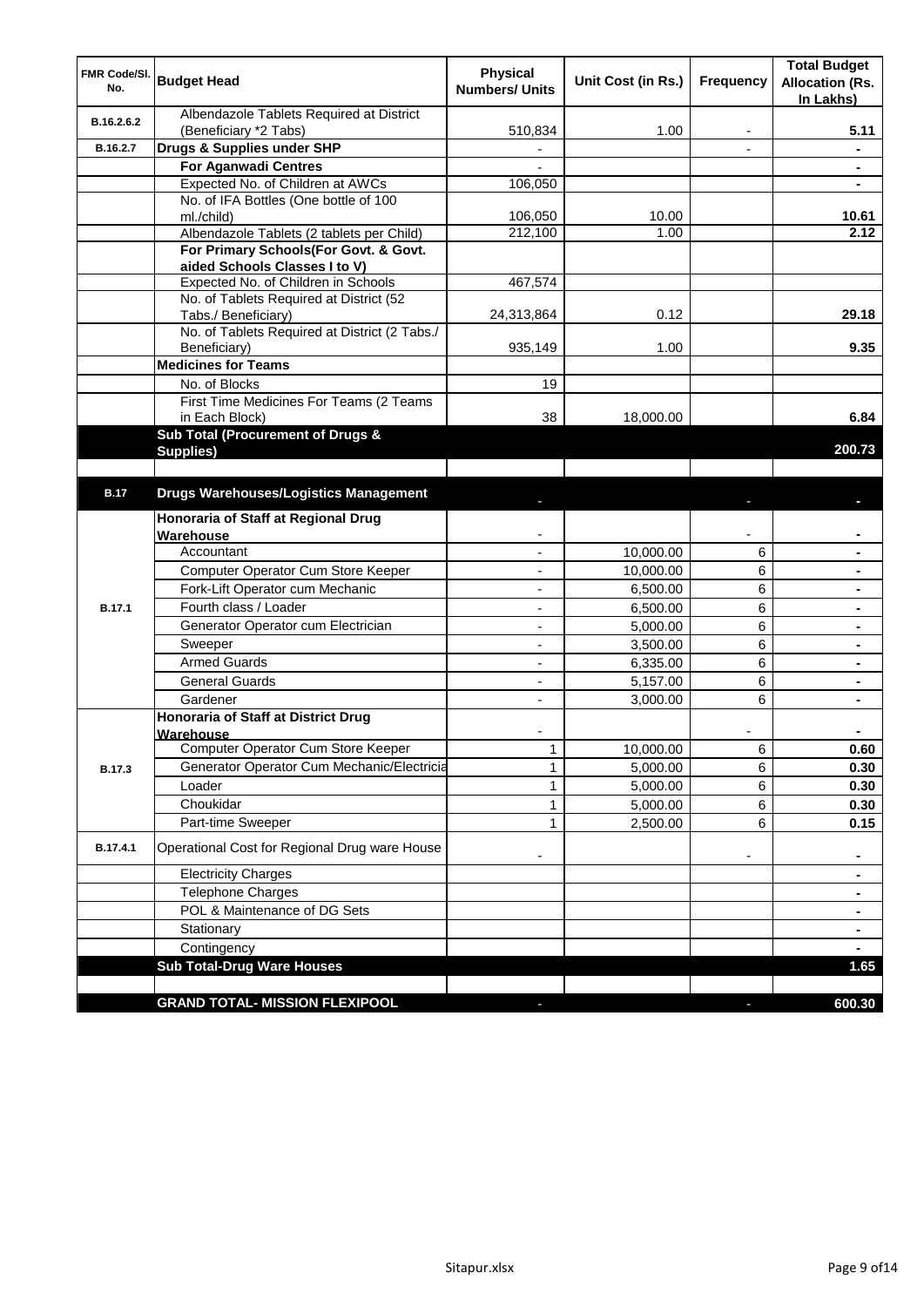| FMR Code/SI.<br>No. | <b>Budget Head</b>                                                                                                                                                                                                                                                            | <b>Physical</b><br><b>Numbers/ Units</b> | Unit Cost (in Rs.) | <b>Frequency</b>         | <b>Total Budget</b><br><b>Allocation (Rs.</b><br>In Lakhs) |
|---------------------|-------------------------------------------------------------------------------------------------------------------------------------------------------------------------------------------------------------------------------------------------------------------------------|------------------------------------------|--------------------|--------------------------|------------------------------------------------------------|
|                     |                                                                                                                                                                                                                                                                               |                                          |                    | $\overline{\phantom{a}}$ |                                                            |
| $\mathbf c$         | <b>IMMUNISATION</b>                                                                                                                                                                                                                                                           | ٠                                        |                    | ÷                        | п                                                          |
| C.1                 | RI strengthening project (Review meeting,                                                                                                                                                                                                                                     |                                          |                    |                          |                                                            |
|                     | Mobility support, Outreach services etc)<br>Mobility Support for supervision for district                                                                                                                                                                                     |                                          |                    | ۰                        |                                                            |
| C.1.a               | level officers @Rs 250000/- Year                                                                                                                                                                                                                                              | 1                                        | 250,000.00         | $\overline{\phantom{a}}$ | 2.50                                                       |
| C.1.b               | Mobility support for supervision at State<br>level                                                                                                                                                                                                                            |                                          |                    | ٠                        |                                                            |
| C.1.c               | Printing and dissemination of Immunization<br>cards, tally sheets, monitoring forms etc.@<br>Rs 10 /- Beneficiary                                                                                                                                                             | 143,178                                  | 10.00              |                          | 14.32                                                      |
| C.1.d               | Support for Quarterly State level review<br>meetings of district officer                                                                                                                                                                                                      |                                          |                    | $\overline{a}$           |                                                            |
| C.1.e               | Quarterly review meetings exclusive for RI<br>at district level with Block Mos, CDPO, and<br>other stake holders (@ Rs 100/- per<br>participant(5 participant / block)                                                                                                        | 380                                      | 100.00             |                          | 0.38                                                       |
| C.1.f               | Quarterly review meetings exclusive for RI<br>at block level @Rs 50/- per person as<br>honorarium/Asha(For travel) & Rs 25 per<br>person at the disposal of MOIC for meeting<br>expenses (Refreshment, stationery and<br>mis.)                                                | 3,040                                    | 75.00              |                          | 2.28                                                       |
| C.1.g               | Focus on slum & underserved areas in<br>urban areas/alternative vaccinator for slums<br>(Hiring of ANM @ 450/-per session for four<br>sessions/month/slum of 10000 population<br>and Rs.300/ month as contingency per slum<br>i.e.Rs.2100/-month/slum of 10000<br>population) | 27                                       | 2,100.00           |                          | 0.57                                                       |
| C.1.h               | Mobilization of children through ASHA or                                                                                                                                                                                                                                      |                                          |                    |                          |                                                            |
|                     | other mobilizers(@Rs 150/-per session)                                                                                                                                                                                                                                        | 50,160                                   | 150.00             |                          | 75.24                                                      |
| C.1.i               | Alternative vaccine delivery in hard to reach<br>areas(@Rs 150/-per session)                                                                                                                                                                                                  | 9,504                                    | 150.00             | L,                       | 14.26                                                      |
| $C.1$ .j            | Alternative Vaccine Delivery in other<br>areas(@Rs. 75/- per session)                                                                                                                                                                                                         | 40,656                                   | 75.00              |                          | 30.49                                                      |
| C.1.k               | To develop micro plan at sub-centre level(@<br>Rs 100/- per sub centre)                                                                                                                                                                                                       | 468                                      | 100.00             |                          | 0.47                                                       |
| C.1.1               | For consolidation of micro plans at block<br>level (@ Rs 1000/-per block per PHC and<br>Rs 2000/- per district)                                                                                                                                                               | 21                                       | 1,000.00           |                          | 0.21                                                       |
| C.1.m               | POL for vaccine delivery from State to<br>district and from district to PHC/CHCs(@ Rs<br>150000/- per district per year)                                                                                                                                                      | 1                                        | 150,000.00         |                          | 1.50                                                       |
| C.1.n               | Consumables for computer including<br>provision for internet access for RIMS (@<br>Rs 400/- per month per district)                                                                                                                                                           | 1                                        | 400.00             | 12                       | 0.05                                                       |
| C.1.o               | Red/Black plastic bags etc.(@ Rs 3 per bag<br>and 2 bags per session)                                                                                                                                                                                                         | 50,160                                   | 3.00               | 2                        | 3.01                                                       |
| C.1.p               | Hub Cutter/Bleach/Hypochlorite solution/<br>Twin buckets(@ Rs 1200/- per PHC/CHC<br>per year)                                                                                                                                                                                 | 19                                       | 1,200.00           | $\overline{\phantom{a}}$ | 0.23                                                       |
| C.1.q               | Safety Pits(@ Rs 5250/- per pit)                                                                                                                                                                                                                                              | 9                                        | 5,250.00           | $\blacksquare$           | 0.47                                                       |
|                     | Other Specific requirement                                                                                                                                                                                                                                                    |                                          |                    | $\overline{\phantom{a}}$ |                                                            |
|                     | Fund for annual maintenance operation of<br>WIC/WIF at division level @ Rs.40000/unit<br>of WIC/WIF<br>POL for generators and operational                                                                                                                                     |                                          | 40,000.00          |                          | $\blacksquare$                                             |
| C.1.r               | expenses at divisional vaccine storage point<br>@ Rs 2.00 Lakhs/ year/division vaccine<br>store points<br>Electricity bill for WIC/WIF AT state and                                                                                                                           |                                          | 200,000.00         |                          |                                                            |
|                     | divisional level @ Rs 1.50Lakhs/year                                                                                                                                                                                                                                          |                                          |                    |                          |                                                            |
|                     | /division store points                                                                                                                                                                                                                                                        |                                          | 150,000.00         |                          |                                                            |
|                     | <b>AEFI Kits</b>                                                                                                                                                                                                                                                              | 100                                      | 200.00             |                          | 0.20                                                       |
| C.2<br>C.2.2        | <b>Salary of Contractual Staffs</b>                                                                                                                                                                                                                                           |                                          |                    |                          |                                                            |
|                     | <b>Computer Assistants at District level</b>                                                                                                                                                                                                                                  | $\mathbf{1}$                             | 10,000.00          | 6                        | 0.60                                                       |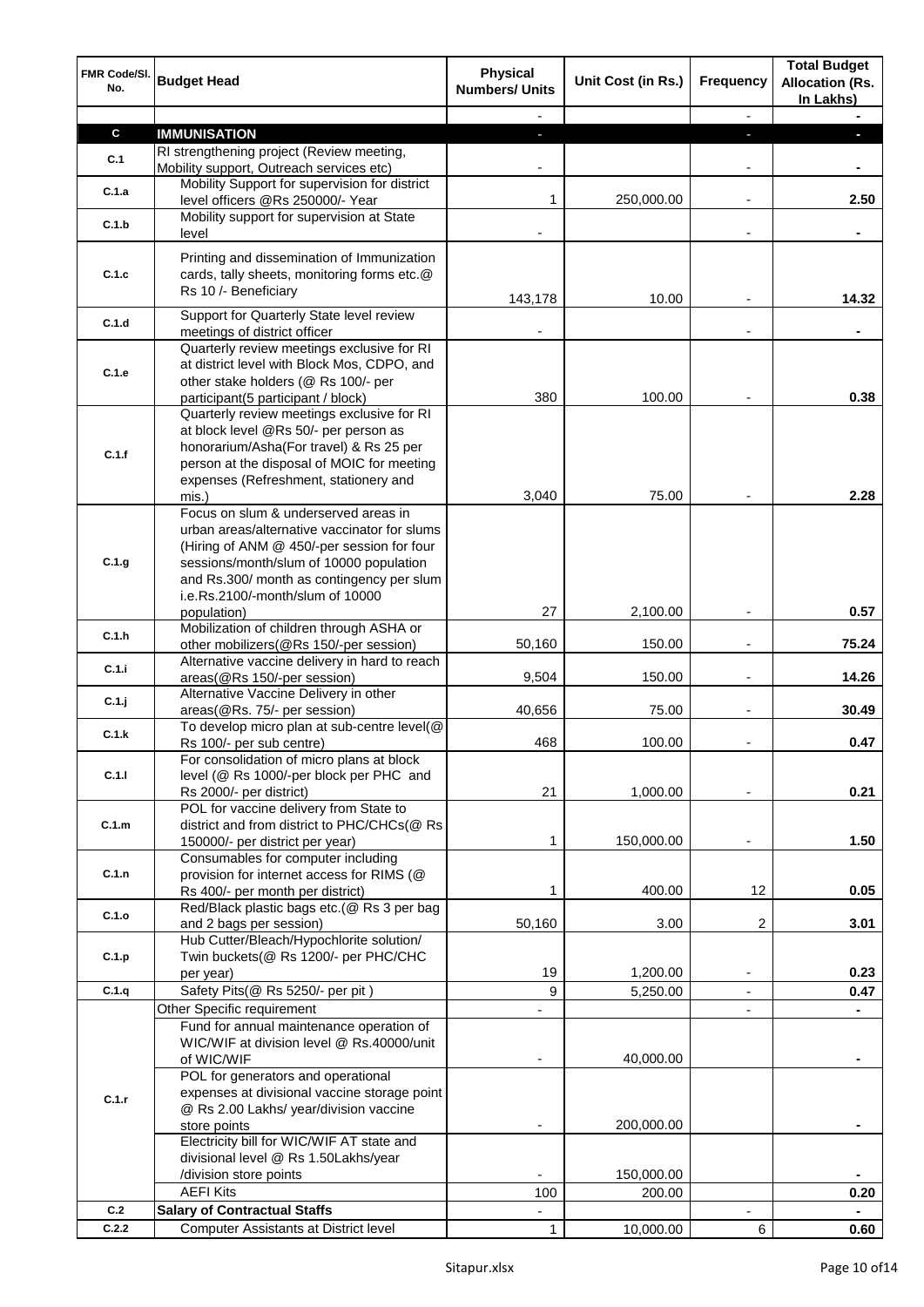| <b>FMR Code/SI.</b><br>No. | <b>Budget Head</b>                                                                                                                                                                                                                                         | <b>Physical</b><br><b>Numbers/ Units</b> | Unit Cost (in Rs.) | <b>Frequency</b> | <b>Total Budget</b><br><b>Allocation (Rs.</b><br>In Lakhs) |
|----------------------------|------------------------------------------------------------------------------------------------------------------------------------------------------------------------------------------------------------------------------------------------------------|------------------------------------------|--------------------|------------------|------------------------------------------------------------|
| C.3                        | <b>Training under Immunisation</b>                                                                                                                                                                                                                         |                                          |                    | ä,               |                                                            |
| C.3.1                      | District level Orientation training including<br>Hep B, Measles, AEFI & JE(wherever<br>required) for 2 days ANM, Multi Purpose<br>Health Worker (Male), LHV, Health<br>Assistant (Male/Female), Nurse Midwives,<br>BEEs & other staff (as per RCH norms) @ |                                          |                    |                  |                                                            |
|                            | Rs 46200/batch                                                                                                                                                                                                                                             | 24                                       | 46,200.00          |                  | 11.09                                                      |
| C.3.2                      | Three day training including Hep B, Measles<br>& JE(wherever required) of Medical Officers<br>of RI using revised MO training module) @<br>Rs 65600/ batch                                                                                                 | 1                                        | 65,600.00          |                  | 0.66                                                       |
| C.3.4                      | Two days cold chain handlers training for<br>block level cold chain handlers by State and<br>district cold chain officers @ Rs<br>26600/batch                                                                                                              | 1                                        | 26,600.00          |                  | 0.27                                                       |
| C.3.5                      | One day training of block level data<br>handlers by DIOs and District cold chain<br>officer to train about the reporting formats of<br>immunization @ Rs 300/ person                                                                                       | 22                                       | 300.00             |                  | 0.07                                                       |
| C.3.6                      | Intensified immunization training of front                                                                                                                                                                                                                 |                                          |                    |                  |                                                            |
| C.4                        | line workers @ Rs 86660/batch<br><b>Cold Chain Maintenance</b>                                                                                                                                                                                             | 19                                       | 86,660.00          |                  | 16.47<br>÷.                                                |
|                            | Cold chain maintenance at PHC/CHC Level<br>(@Rs. 750/PHC/CHC per year)                                                                                                                                                                                     | 22                                       | 750.00             |                  | 0.17                                                       |
|                            | Cold chain maintenance at District Level<br>(@Rs. 15000/year)                                                                                                                                                                                              | 1                                        | 15,000.00          |                  | 0.15                                                       |
| C.5                        | Asha Incentives- for full immunization @<br>RS.100 per child for full immunization in first<br>year and Rs.50 per child for ensuring<br>complete immunization up to 2nd year of<br>age.(94.22% of the fund)                                                | 118,320                                  | 150.00             |                  | 167.22                                                     |
|                            | <b>TOTOAL - ROUTINE IMMUNIZATION</b>                                                                                                                                                                                                                       |                                          |                    | ı                | 342.85                                                     |
|                            |                                                                                                                                                                                                                                                            |                                          |                    |                  |                                                            |
|                            |                                                                                                                                                                                                                                                            |                                          |                    |                  |                                                            |
| D                          | <b>National Disease Control Programmes</b>                                                                                                                                                                                                                 |                                          |                    |                  |                                                            |
| Е                          | <b>Integrated Disease Surveillance Project</b><br>(IDSP)                                                                                                                                                                                                   |                                          |                    |                  |                                                            |
| E.1                        | Operational Costs (Rs. 25000/0 per Month)<br>including 10 Medical Colleges                                                                                                                                                                                 |                                          |                    |                  | 3.00                                                       |
| E.2                        | Remuneration for Contractual Human Resource                                                                                                                                                                                                                |                                          |                    |                  |                                                            |
| E.2.1                      | Epidemiologist (Rs. 27500-44000)                                                                                                                                                                                                                           |                                          |                    |                  | 3.96                                                       |
| E.2.2                      | Microbiologist (Rs. 27500-44000)                                                                                                                                                                                                                           |                                          |                    |                  |                                                            |
| E.3.2                      | Data Manager (Rs. 18000 per Mth)                                                                                                                                                                                                                           |                                          |                    |                  | 2.16                                                       |
| E.3.3                      | Data Entry Operator (Rs. 11000/mth)                                                                                                                                                                                                                        |                                          |                    |                  | 0.99                                                       |
|                            | <b>Training</b><br>Medical Officers (3 days) @ Rs 50000 /<br>Batch, for one batch                                                                                                                                                                          |                                          |                    |                  | $\blacksquare$                                             |
| E.8                        | Hospital Pharmacists/Nurses Training (1<br>day) @ Rs.38000 / Batch for 1 batch                                                                                                                                                                             |                                          |                    |                  |                                                            |
| E.8                        | One Day Training of Medical College Doctors                                                                                                                                                                                                                |                                          |                    |                  | ٠                                                          |
|                            | Costs on account of Newly Formed Districts<br><b>TOTAL-IDSP</b>                                                                                                                                                                                            |                                          |                    |                  | 10.11                                                      |
|                            |                                                                                                                                                                                                                                                            |                                          |                    |                  |                                                            |
| F                          | <b>National Vector Borne Disease Control</b><br><b>Programme (NVBDCP)</b>                                                                                                                                                                                  |                                          |                    |                  |                                                            |
| F.1.1                      | <b>Malaria</b>                                                                                                                                                                                                                                             |                                          |                    |                  |                                                            |
| F.1.1.b                    | <b>ASHA Incentives</b><br>Monitoring, Evaluation & Supervision &                                                                                                                                                                                           |                                          |                    |                  | 2.25                                                       |
| F.1.1.d                    | Epidemic preparedness including mobility                                                                                                                                                                                                                   |                                          |                    |                  | 0.85                                                       |
| F.1.1.e                    | IEC/BCC                                                                                                                                                                                                                                                    |                                          |                    |                  | 0.42                                                       |
| F.1.1.g                    | <b>Training/Capacity Building</b><br><b>Sub Total - Malaria</b>                                                                                                                                                                                            |                                          |                    |                  | 0.25<br>3.77                                               |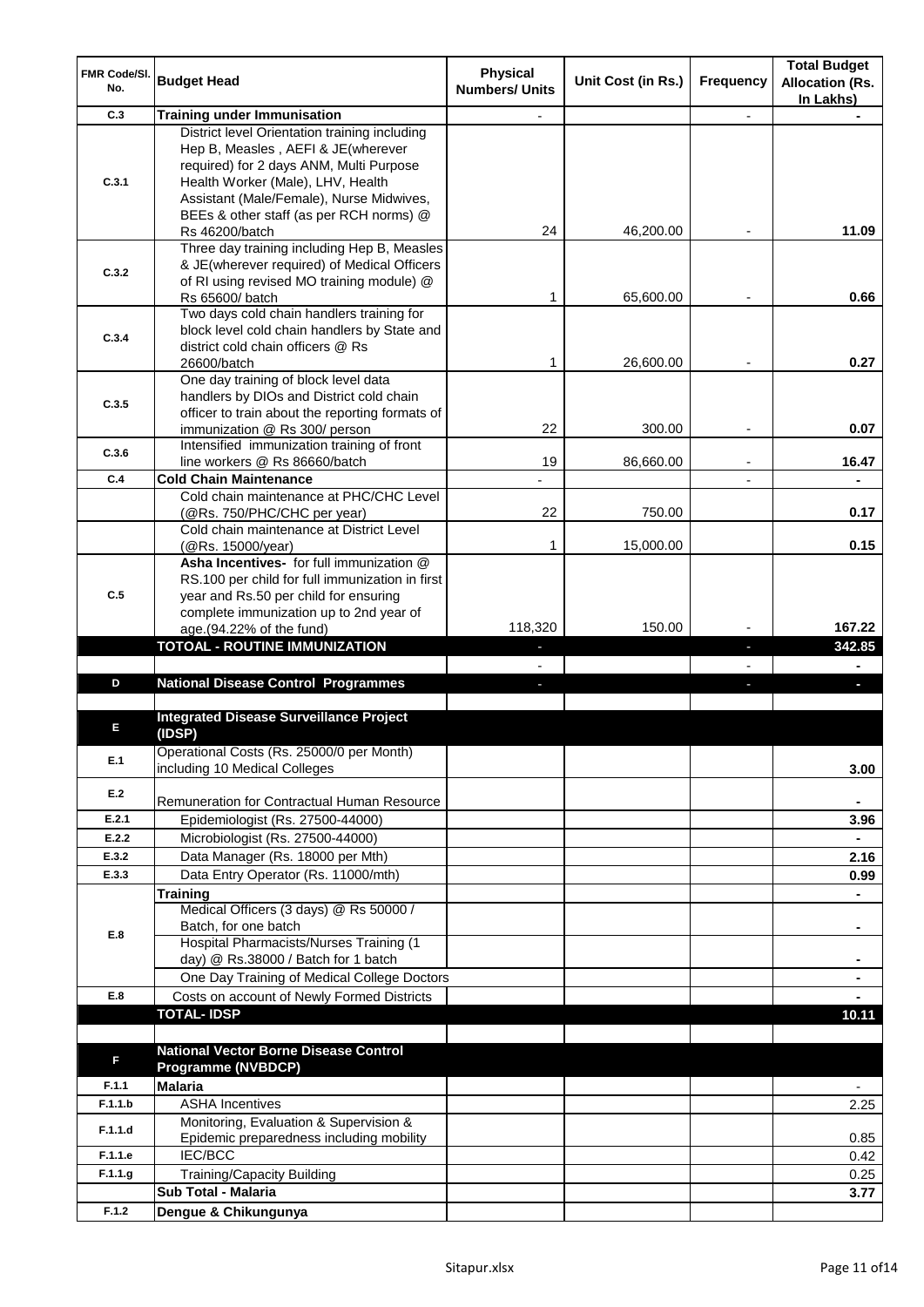| Strengthening Surveillance for Apex<br>Referral Lab & Sentinel Surveillance<br>F.1.2.a(iⅈ)<br>Hospital<br>Monitoring/Supervision and Rapid<br>F.1.2.c<br>0.50<br>Response<br><b>Epidemic Preparedness</b><br>F.1.2.d<br>0.10<br>F.1.2.e<br>Case Management<br>0.10<br>Vector Control And Environmental<br>F.1.2.f<br>Management<br>4.00<br>IEC/ BCC for Social Mobilization<br>F.1.2.g<br>0.30<br>F.1.2.i<br>Training/Workshop<br>0.30<br>Sub Total - Dengue & Chikungunya<br>5.30<br><b>AES/JE</b><br>F.1.3<br>Strengthening of Sentinel sites which will<br>include Diagnostics and Case Management,<br>F.1.3.a<br>5.50<br>supply of kits by Gol<br>IEC / BCC Activities & printing material<br>F.1.3.b<br>pertaining to JE / AES<br>2.40<br>Capacity Building in case management of<br>Medical Officer and paramedical from<br>F.1.3.c<br>PHC/CHC at district level.<br>0.50<br>F.1.3.d<br>Monitoring and supervision<br>1.00<br>Procurement of Insecticides (Technical<br>F.1.3.e<br>1.15<br>Malathion)<br>Thermal Fog Machine (Small) @ 0.85<br>F.1.3.f<br>lac/machine<br>Operational cost for Malathion fogging (As<br>per Availability of 3 MT Technical Malathion<br>F.1.3.9<br>0.15<br>per district)<br>Paediatric ICU Establishment and HR &<br>$F.1.3.$ j<br>operational cost for Paediatric ICU in<br><b>Endemic Districts</b><br>$\blacksquare$<br>ASHA Insentivization for sensitizing<br>F.1.3.k<br>0.10<br>community<br><b>Sub Total - AES/JE</b><br>10.80<br>F.1.4<br><b>Lymphatic Filariasis</b><br>State Task Force, STAC Meeting, printing<br>forms & register/ Mobility support, district<br>coordination meeting, sensitization of media<br>F.1.4.a<br>etc., Morbidity management, monitoring &<br>supervision and mobility support for Rapid<br>response including Line listing<br>2.90<br>F.1.4.b<br>Micro Filaria Survey<br>0.49<br>Post MDA Assessment by medical colleges<br>F.1.4.c<br>(Govt,& Private)/ ICMR institutions<br>0.15<br>Training / Sensitization of district level<br>officers on ELF & Drug Distributors /<br>F.1.4.d<br>Peripheral health workers<br>4.80<br>Specific IEC/ BCC at State, districts, PHC,<br>F.1.4.e<br>Sub Centre & village lable VHSC/GKs<br>1.45<br>Honorarium for Drug Distributors including<br>F.1.4.f<br>9.65<br>ASHA & Supervisors involve in MDA<br>M.F.Survey in Non Endemic districts<br>F.1.4.h.ii<br>Sub Total - Lymphatic Filariasis<br>19.44<br>F.1.5<br>Kalazar<br>Case Search/ Camp Approach<br>F.1.5<br>Spray Pumps & Accessories<br>F.1.5.a<br>Operational Cost for Spray including Spray<br>F.1.5.b<br>Wages & Pending liability of spray wages<br>Mobility / P.O.L./ Supervision<br>F.1.5.c<br>Monitoring & Evaluation<br>F.1.5.d | FMR Code/SI.<br>No. | <b>Budget Head</b> | <b>Physical</b><br><b>Numbers/ Units</b> | Unit Cost (in Rs.) | <b>Frequency</b> | <b>Total Budget</b><br><b>Allocation (Rs.</b><br>In Lakhs) |
|-------------------------------------------------------------------------------------------------------------------------------------------------------------------------------------------------------------------------------------------------------------------------------------------------------------------------------------------------------------------------------------------------------------------------------------------------------------------------------------------------------------------------------------------------------------------------------------------------------------------------------------------------------------------------------------------------------------------------------------------------------------------------------------------------------------------------------------------------------------------------------------------------------------------------------------------------------------------------------------------------------------------------------------------------------------------------------------------------------------------------------------------------------------------------------------------------------------------------------------------------------------------------------------------------------------------------------------------------------------------------------------------------------------------------------------------------------------------------------------------------------------------------------------------------------------------------------------------------------------------------------------------------------------------------------------------------------------------------------------------------------------------------------------------------------------------------------------------------------------------------------------------------------------------------------------------------------------------------------------------------------------------------------------------------------------------------------------------------------------------------------------------------------------------------------------------------------------------------------------------------------------------------------------------------------------------------------------------------------------------------------------------------------------------------------------------------------------------------------------------------------------------------------------------------------------------------------------------------------------------------------------------------------------------------------------------------------------------|---------------------|--------------------|------------------------------------------|--------------------|------------------|------------------------------------------------------------|
|                                                                                                                                                                                                                                                                                                                                                                                                                                                                                                                                                                                                                                                                                                                                                                                                                                                                                                                                                                                                                                                                                                                                                                                                                                                                                                                                                                                                                                                                                                                                                                                                                                                                                                                                                                                                                                                                                                                                                                                                                                                                                                                                                                                                                                                                                                                                                                                                                                                                                                                                                                                                                                                                                                                   |                     |                    |                                          |                    |                  |                                                            |
|                                                                                                                                                                                                                                                                                                                                                                                                                                                                                                                                                                                                                                                                                                                                                                                                                                                                                                                                                                                                                                                                                                                                                                                                                                                                                                                                                                                                                                                                                                                                                                                                                                                                                                                                                                                                                                                                                                                                                                                                                                                                                                                                                                                                                                                                                                                                                                                                                                                                                                                                                                                                                                                                                                                   |                     |                    |                                          |                    |                  |                                                            |
|                                                                                                                                                                                                                                                                                                                                                                                                                                                                                                                                                                                                                                                                                                                                                                                                                                                                                                                                                                                                                                                                                                                                                                                                                                                                                                                                                                                                                                                                                                                                                                                                                                                                                                                                                                                                                                                                                                                                                                                                                                                                                                                                                                                                                                                                                                                                                                                                                                                                                                                                                                                                                                                                                                                   |                     |                    |                                          |                    |                  |                                                            |
|                                                                                                                                                                                                                                                                                                                                                                                                                                                                                                                                                                                                                                                                                                                                                                                                                                                                                                                                                                                                                                                                                                                                                                                                                                                                                                                                                                                                                                                                                                                                                                                                                                                                                                                                                                                                                                                                                                                                                                                                                                                                                                                                                                                                                                                                                                                                                                                                                                                                                                                                                                                                                                                                                                                   |                     |                    |                                          |                    |                  |                                                            |
|                                                                                                                                                                                                                                                                                                                                                                                                                                                                                                                                                                                                                                                                                                                                                                                                                                                                                                                                                                                                                                                                                                                                                                                                                                                                                                                                                                                                                                                                                                                                                                                                                                                                                                                                                                                                                                                                                                                                                                                                                                                                                                                                                                                                                                                                                                                                                                                                                                                                                                                                                                                                                                                                                                                   |                     |                    |                                          |                    |                  |                                                            |
|                                                                                                                                                                                                                                                                                                                                                                                                                                                                                                                                                                                                                                                                                                                                                                                                                                                                                                                                                                                                                                                                                                                                                                                                                                                                                                                                                                                                                                                                                                                                                                                                                                                                                                                                                                                                                                                                                                                                                                                                                                                                                                                                                                                                                                                                                                                                                                                                                                                                                                                                                                                                                                                                                                                   |                     |                    |                                          |                    |                  |                                                            |
|                                                                                                                                                                                                                                                                                                                                                                                                                                                                                                                                                                                                                                                                                                                                                                                                                                                                                                                                                                                                                                                                                                                                                                                                                                                                                                                                                                                                                                                                                                                                                                                                                                                                                                                                                                                                                                                                                                                                                                                                                                                                                                                                                                                                                                                                                                                                                                                                                                                                                                                                                                                                                                                                                                                   |                     |                    |                                          |                    |                  |                                                            |
|                                                                                                                                                                                                                                                                                                                                                                                                                                                                                                                                                                                                                                                                                                                                                                                                                                                                                                                                                                                                                                                                                                                                                                                                                                                                                                                                                                                                                                                                                                                                                                                                                                                                                                                                                                                                                                                                                                                                                                                                                                                                                                                                                                                                                                                                                                                                                                                                                                                                                                                                                                                                                                                                                                                   |                     |                    |                                          |                    |                  |                                                            |
|                                                                                                                                                                                                                                                                                                                                                                                                                                                                                                                                                                                                                                                                                                                                                                                                                                                                                                                                                                                                                                                                                                                                                                                                                                                                                                                                                                                                                                                                                                                                                                                                                                                                                                                                                                                                                                                                                                                                                                                                                                                                                                                                                                                                                                                                                                                                                                                                                                                                                                                                                                                                                                                                                                                   |                     |                    |                                          |                    |                  |                                                            |
|                                                                                                                                                                                                                                                                                                                                                                                                                                                                                                                                                                                                                                                                                                                                                                                                                                                                                                                                                                                                                                                                                                                                                                                                                                                                                                                                                                                                                                                                                                                                                                                                                                                                                                                                                                                                                                                                                                                                                                                                                                                                                                                                                                                                                                                                                                                                                                                                                                                                                                                                                                                                                                                                                                                   |                     |                    |                                          |                    |                  |                                                            |
|                                                                                                                                                                                                                                                                                                                                                                                                                                                                                                                                                                                                                                                                                                                                                                                                                                                                                                                                                                                                                                                                                                                                                                                                                                                                                                                                                                                                                                                                                                                                                                                                                                                                                                                                                                                                                                                                                                                                                                                                                                                                                                                                                                                                                                                                                                                                                                                                                                                                                                                                                                                                                                                                                                                   |                     |                    |                                          |                    |                  |                                                            |
|                                                                                                                                                                                                                                                                                                                                                                                                                                                                                                                                                                                                                                                                                                                                                                                                                                                                                                                                                                                                                                                                                                                                                                                                                                                                                                                                                                                                                                                                                                                                                                                                                                                                                                                                                                                                                                                                                                                                                                                                                                                                                                                                                                                                                                                                                                                                                                                                                                                                                                                                                                                                                                                                                                                   |                     |                    |                                          |                    |                  |                                                            |
|                                                                                                                                                                                                                                                                                                                                                                                                                                                                                                                                                                                                                                                                                                                                                                                                                                                                                                                                                                                                                                                                                                                                                                                                                                                                                                                                                                                                                                                                                                                                                                                                                                                                                                                                                                                                                                                                                                                                                                                                                                                                                                                                                                                                                                                                                                                                                                                                                                                                                                                                                                                                                                                                                                                   |                     |                    |                                          |                    |                  |                                                            |
|                                                                                                                                                                                                                                                                                                                                                                                                                                                                                                                                                                                                                                                                                                                                                                                                                                                                                                                                                                                                                                                                                                                                                                                                                                                                                                                                                                                                                                                                                                                                                                                                                                                                                                                                                                                                                                                                                                                                                                                                                                                                                                                                                                                                                                                                                                                                                                                                                                                                                                                                                                                                                                                                                                                   |                     |                    |                                          |                    |                  |                                                            |
|                                                                                                                                                                                                                                                                                                                                                                                                                                                                                                                                                                                                                                                                                                                                                                                                                                                                                                                                                                                                                                                                                                                                                                                                                                                                                                                                                                                                                                                                                                                                                                                                                                                                                                                                                                                                                                                                                                                                                                                                                                                                                                                                                                                                                                                                                                                                                                                                                                                                                                                                                                                                                                                                                                                   |                     |                    |                                          |                    |                  |                                                            |
|                                                                                                                                                                                                                                                                                                                                                                                                                                                                                                                                                                                                                                                                                                                                                                                                                                                                                                                                                                                                                                                                                                                                                                                                                                                                                                                                                                                                                                                                                                                                                                                                                                                                                                                                                                                                                                                                                                                                                                                                                                                                                                                                                                                                                                                                                                                                                                                                                                                                                                                                                                                                                                                                                                                   |                     |                    |                                          |                    |                  |                                                            |
|                                                                                                                                                                                                                                                                                                                                                                                                                                                                                                                                                                                                                                                                                                                                                                                                                                                                                                                                                                                                                                                                                                                                                                                                                                                                                                                                                                                                                                                                                                                                                                                                                                                                                                                                                                                                                                                                                                                                                                                                                                                                                                                                                                                                                                                                                                                                                                                                                                                                                                                                                                                                                                                                                                                   |                     |                    |                                          |                    |                  |                                                            |
|                                                                                                                                                                                                                                                                                                                                                                                                                                                                                                                                                                                                                                                                                                                                                                                                                                                                                                                                                                                                                                                                                                                                                                                                                                                                                                                                                                                                                                                                                                                                                                                                                                                                                                                                                                                                                                                                                                                                                                                                                                                                                                                                                                                                                                                                                                                                                                                                                                                                                                                                                                                                                                                                                                                   |                     |                    |                                          |                    |                  |                                                            |
|                                                                                                                                                                                                                                                                                                                                                                                                                                                                                                                                                                                                                                                                                                                                                                                                                                                                                                                                                                                                                                                                                                                                                                                                                                                                                                                                                                                                                                                                                                                                                                                                                                                                                                                                                                                                                                                                                                                                                                                                                                                                                                                                                                                                                                                                                                                                                                                                                                                                                                                                                                                                                                                                                                                   |                     |                    |                                          |                    |                  |                                                            |
|                                                                                                                                                                                                                                                                                                                                                                                                                                                                                                                                                                                                                                                                                                                                                                                                                                                                                                                                                                                                                                                                                                                                                                                                                                                                                                                                                                                                                                                                                                                                                                                                                                                                                                                                                                                                                                                                                                                                                                                                                                                                                                                                                                                                                                                                                                                                                                                                                                                                                                                                                                                                                                                                                                                   |                     |                    |                                          |                    |                  |                                                            |
|                                                                                                                                                                                                                                                                                                                                                                                                                                                                                                                                                                                                                                                                                                                                                                                                                                                                                                                                                                                                                                                                                                                                                                                                                                                                                                                                                                                                                                                                                                                                                                                                                                                                                                                                                                                                                                                                                                                                                                                                                                                                                                                                                                                                                                                                                                                                                                                                                                                                                                                                                                                                                                                                                                                   |                     |                    |                                          |                    |                  |                                                            |
|                                                                                                                                                                                                                                                                                                                                                                                                                                                                                                                                                                                                                                                                                                                                                                                                                                                                                                                                                                                                                                                                                                                                                                                                                                                                                                                                                                                                                                                                                                                                                                                                                                                                                                                                                                                                                                                                                                                                                                                                                                                                                                                                                                                                                                                                                                                                                                                                                                                                                                                                                                                                                                                                                                                   |                     |                    |                                          |                    |                  |                                                            |
|                                                                                                                                                                                                                                                                                                                                                                                                                                                                                                                                                                                                                                                                                                                                                                                                                                                                                                                                                                                                                                                                                                                                                                                                                                                                                                                                                                                                                                                                                                                                                                                                                                                                                                                                                                                                                                                                                                                                                                                                                                                                                                                                                                                                                                                                                                                                                                                                                                                                                                                                                                                                                                                                                                                   |                     |                    |                                          |                    |                  |                                                            |
|                                                                                                                                                                                                                                                                                                                                                                                                                                                                                                                                                                                                                                                                                                                                                                                                                                                                                                                                                                                                                                                                                                                                                                                                                                                                                                                                                                                                                                                                                                                                                                                                                                                                                                                                                                                                                                                                                                                                                                                                                                                                                                                                                                                                                                                                                                                                                                                                                                                                                                                                                                                                                                                                                                                   |                     |                    |                                          |                    |                  |                                                            |
|                                                                                                                                                                                                                                                                                                                                                                                                                                                                                                                                                                                                                                                                                                                                                                                                                                                                                                                                                                                                                                                                                                                                                                                                                                                                                                                                                                                                                                                                                                                                                                                                                                                                                                                                                                                                                                                                                                                                                                                                                                                                                                                                                                                                                                                                                                                                                                                                                                                                                                                                                                                                                                                                                                                   |                     |                    |                                          |                    |                  |                                                            |
|                                                                                                                                                                                                                                                                                                                                                                                                                                                                                                                                                                                                                                                                                                                                                                                                                                                                                                                                                                                                                                                                                                                                                                                                                                                                                                                                                                                                                                                                                                                                                                                                                                                                                                                                                                                                                                                                                                                                                                                                                                                                                                                                                                                                                                                                                                                                                                                                                                                                                                                                                                                                                                                                                                                   |                     |                    |                                          |                    |                  |                                                            |
|                                                                                                                                                                                                                                                                                                                                                                                                                                                                                                                                                                                                                                                                                                                                                                                                                                                                                                                                                                                                                                                                                                                                                                                                                                                                                                                                                                                                                                                                                                                                                                                                                                                                                                                                                                                                                                                                                                                                                                                                                                                                                                                                                                                                                                                                                                                                                                                                                                                                                                                                                                                                                                                                                                                   |                     |                    |                                          |                    |                  |                                                            |
|                                                                                                                                                                                                                                                                                                                                                                                                                                                                                                                                                                                                                                                                                                                                                                                                                                                                                                                                                                                                                                                                                                                                                                                                                                                                                                                                                                                                                                                                                                                                                                                                                                                                                                                                                                                                                                                                                                                                                                                                                                                                                                                                                                                                                                                                                                                                                                                                                                                                                                                                                                                                                                                                                                                   |                     |                    |                                          |                    |                  |                                                            |
|                                                                                                                                                                                                                                                                                                                                                                                                                                                                                                                                                                                                                                                                                                                                                                                                                                                                                                                                                                                                                                                                                                                                                                                                                                                                                                                                                                                                                                                                                                                                                                                                                                                                                                                                                                                                                                                                                                                                                                                                                                                                                                                                                                                                                                                                                                                                                                                                                                                                                                                                                                                                                                                                                                                   |                     |                    |                                          |                    |                  |                                                            |
|                                                                                                                                                                                                                                                                                                                                                                                                                                                                                                                                                                                                                                                                                                                                                                                                                                                                                                                                                                                                                                                                                                                                                                                                                                                                                                                                                                                                                                                                                                                                                                                                                                                                                                                                                                                                                                                                                                                                                                                                                                                                                                                                                                                                                                                                                                                                                                                                                                                                                                                                                                                                                                                                                                                   |                     |                    |                                          |                    |                  |                                                            |
|                                                                                                                                                                                                                                                                                                                                                                                                                                                                                                                                                                                                                                                                                                                                                                                                                                                                                                                                                                                                                                                                                                                                                                                                                                                                                                                                                                                                                                                                                                                                                                                                                                                                                                                                                                                                                                                                                                                                                                                                                                                                                                                                                                                                                                                                                                                                                                                                                                                                                                                                                                                                                                                                                                                   |                     |                    |                                          |                    |                  |                                                            |
|                                                                                                                                                                                                                                                                                                                                                                                                                                                                                                                                                                                                                                                                                                                                                                                                                                                                                                                                                                                                                                                                                                                                                                                                                                                                                                                                                                                                                                                                                                                                                                                                                                                                                                                                                                                                                                                                                                                                                                                                                                                                                                                                                                                                                                                                                                                                                                                                                                                                                                                                                                                                                                                                                                                   |                     |                    |                                          |                    |                  |                                                            |
|                                                                                                                                                                                                                                                                                                                                                                                                                                                                                                                                                                                                                                                                                                                                                                                                                                                                                                                                                                                                                                                                                                                                                                                                                                                                                                                                                                                                                                                                                                                                                                                                                                                                                                                                                                                                                                                                                                                                                                                                                                                                                                                                                                                                                                                                                                                                                                                                                                                                                                                                                                                                                                                                                                                   |                     |                    |                                          |                    |                  |                                                            |
|                                                                                                                                                                                                                                                                                                                                                                                                                                                                                                                                                                                                                                                                                                                                                                                                                                                                                                                                                                                                                                                                                                                                                                                                                                                                                                                                                                                                                                                                                                                                                                                                                                                                                                                                                                                                                                                                                                                                                                                                                                                                                                                                                                                                                                                                                                                                                                                                                                                                                                                                                                                                                                                                                                                   |                     |                    |                                          |                    |                  |                                                            |
|                                                                                                                                                                                                                                                                                                                                                                                                                                                                                                                                                                                                                                                                                                                                                                                                                                                                                                                                                                                                                                                                                                                                                                                                                                                                                                                                                                                                                                                                                                                                                                                                                                                                                                                                                                                                                                                                                                                                                                                                                                                                                                                                                                                                                                                                                                                                                                                                                                                                                                                                                                                                                                                                                                                   |                     |                    |                                          |                    |                  |                                                            |
|                                                                                                                                                                                                                                                                                                                                                                                                                                                                                                                                                                                                                                                                                                                                                                                                                                                                                                                                                                                                                                                                                                                                                                                                                                                                                                                                                                                                                                                                                                                                                                                                                                                                                                                                                                                                                                                                                                                                                                                                                                                                                                                                                                                                                                                                                                                                                                                                                                                                                                                                                                                                                                                                                                                   |                     |                    |                                          |                    |                  |                                                            |
|                                                                                                                                                                                                                                                                                                                                                                                                                                                                                                                                                                                                                                                                                                                                                                                                                                                                                                                                                                                                                                                                                                                                                                                                                                                                                                                                                                                                                                                                                                                                                                                                                                                                                                                                                                                                                                                                                                                                                                                                                                                                                                                                                                                                                                                                                                                                                                                                                                                                                                                                                                                                                                                                                                                   |                     |                    |                                          |                    |                  |                                                            |
|                                                                                                                                                                                                                                                                                                                                                                                                                                                                                                                                                                                                                                                                                                                                                                                                                                                                                                                                                                                                                                                                                                                                                                                                                                                                                                                                                                                                                                                                                                                                                                                                                                                                                                                                                                                                                                                                                                                                                                                                                                                                                                                                                                                                                                                                                                                                                                                                                                                                                                                                                                                                                                                                                                                   |                     |                    |                                          |                    |                  |                                                            |
|                                                                                                                                                                                                                                                                                                                                                                                                                                                                                                                                                                                                                                                                                                                                                                                                                                                                                                                                                                                                                                                                                                                                                                                                                                                                                                                                                                                                                                                                                                                                                                                                                                                                                                                                                                                                                                                                                                                                                                                                                                                                                                                                                                                                                                                                                                                                                                                                                                                                                                                                                                                                                                                                                                                   |                     |                    |                                          |                    |                  |                                                            |
|                                                                                                                                                                                                                                                                                                                                                                                                                                                                                                                                                                                                                                                                                                                                                                                                                                                                                                                                                                                                                                                                                                                                                                                                                                                                                                                                                                                                                                                                                                                                                                                                                                                                                                                                                                                                                                                                                                                                                                                                                                                                                                                                                                                                                                                                                                                                                                                                                                                                                                                                                                                                                                                                                                                   |                     |                    |                                          |                    |                  |                                                            |
|                                                                                                                                                                                                                                                                                                                                                                                                                                                                                                                                                                                                                                                                                                                                                                                                                                                                                                                                                                                                                                                                                                                                                                                                                                                                                                                                                                                                                                                                                                                                                                                                                                                                                                                                                                                                                                                                                                                                                                                                                                                                                                                                                                                                                                                                                                                                                                                                                                                                                                                                                                                                                                                                                                                   |                     |                    |                                          |                    |                  |                                                            |
|                                                                                                                                                                                                                                                                                                                                                                                                                                                                                                                                                                                                                                                                                                                                                                                                                                                                                                                                                                                                                                                                                                                                                                                                                                                                                                                                                                                                                                                                                                                                                                                                                                                                                                                                                                                                                                                                                                                                                                                                                                                                                                                                                                                                                                                                                                                                                                                                                                                                                                                                                                                                                                                                                                                   |                     |                    |                                          |                    |                  |                                                            |
|                                                                                                                                                                                                                                                                                                                                                                                                                                                                                                                                                                                                                                                                                                                                                                                                                                                                                                                                                                                                                                                                                                                                                                                                                                                                                                                                                                                                                                                                                                                                                                                                                                                                                                                                                                                                                                                                                                                                                                                                                                                                                                                                                                                                                                                                                                                                                                                                                                                                                                                                                                                                                                                                                                                   |                     |                    |                                          |                    |                  |                                                            |
|                                                                                                                                                                                                                                                                                                                                                                                                                                                                                                                                                                                                                                                                                                                                                                                                                                                                                                                                                                                                                                                                                                                                                                                                                                                                                                                                                                                                                                                                                                                                                                                                                                                                                                                                                                                                                                                                                                                                                                                                                                                                                                                                                                                                                                                                                                                                                                                                                                                                                                                                                                                                                                                                                                                   |                     |                    |                                          |                    |                  |                                                            |
|                                                                                                                                                                                                                                                                                                                                                                                                                                                                                                                                                                                                                                                                                                                                                                                                                                                                                                                                                                                                                                                                                                                                                                                                                                                                                                                                                                                                                                                                                                                                                                                                                                                                                                                                                                                                                                                                                                                                                                                                                                                                                                                                                                                                                                                                                                                                                                                                                                                                                                                                                                                                                                                                                                                   |                     |                    |                                          |                    |                  |                                                            |
|                                                                                                                                                                                                                                                                                                                                                                                                                                                                                                                                                                                                                                                                                                                                                                                                                                                                                                                                                                                                                                                                                                                                                                                                                                                                                                                                                                                                                                                                                                                                                                                                                                                                                                                                                                                                                                                                                                                                                                                                                                                                                                                                                                                                                                                                                                                                                                                                                                                                                                                                                                                                                                                                                                                   |                     |                    |                                          |                    |                  |                                                            |
|                                                                                                                                                                                                                                                                                                                                                                                                                                                                                                                                                                                                                                                                                                                                                                                                                                                                                                                                                                                                                                                                                                                                                                                                                                                                                                                                                                                                                                                                                                                                                                                                                                                                                                                                                                                                                                                                                                                                                                                                                                                                                                                                                                                                                                                                                                                                                                                                                                                                                                                                                                                                                                                                                                                   |                     |                    |                                          |                    |                  |                                                            |
|                                                                                                                                                                                                                                                                                                                                                                                                                                                                                                                                                                                                                                                                                                                                                                                                                                                                                                                                                                                                                                                                                                                                                                                                                                                                                                                                                                                                                                                                                                                                                                                                                                                                                                                                                                                                                                                                                                                                                                                                                                                                                                                                                                                                                                                                                                                                                                                                                                                                                                                                                                                                                                                                                                                   |                     |                    |                                          |                    |                  |                                                            |
|                                                                                                                                                                                                                                                                                                                                                                                                                                                                                                                                                                                                                                                                                                                                                                                                                                                                                                                                                                                                                                                                                                                                                                                                                                                                                                                                                                                                                                                                                                                                                                                                                                                                                                                                                                                                                                                                                                                                                                                                                                                                                                                                                                                                                                                                                                                                                                                                                                                                                                                                                                                                                                                                                                                   |                     |                    |                                          |                    |                  |                                                            |
|                                                                                                                                                                                                                                                                                                                                                                                                                                                                                                                                                                                                                                                                                                                                                                                                                                                                                                                                                                                                                                                                                                                                                                                                                                                                                                                                                                                                                                                                                                                                                                                                                                                                                                                                                                                                                                                                                                                                                                                                                                                                                                                                                                                                                                                                                                                                                                                                                                                                                                                                                                                                                                                                                                                   |                     |                    |                                          |                    |                  |                                                            |
|                                                                                                                                                                                                                                                                                                                                                                                                                                                                                                                                                                                                                                                                                                                                                                                                                                                                                                                                                                                                                                                                                                                                                                                                                                                                                                                                                                                                                                                                                                                                                                                                                                                                                                                                                                                                                                                                                                                                                                                                                                                                                                                                                                                                                                                                                                                                                                                                                                                                                                                                                                                                                                                                                                                   |                     |                    |                                          |                    |                  |                                                            |
|                                                                                                                                                                                                                                                                                                                                                                                                                                                                                                                                                                                                                                                                                                                                                                                                                                                                                                                                                                                                                                                                                                                                                                                                                                                                                                                                                                                                                                                                                                                                                                                                                                                                                                                                                                                                                                                                                                                                                                                                                                                                                                                                                                                                                                                                                                                                                                                                                                                                                                                                                                                                                                                                                                                   |                     |                    |                                          |                    |                  |                                                            |
|                                                                                                                                                                                                                                                                                                                                                                                                                                                                                                                                                                                                                                                                                                                                                                                                                                                                                                                                                                                                                                                                                                                                                                                                                                                                                                                                                                                                                                                                                                                                                                                                                                                                                                                                                                                                                                                                                                                                                                                                                                                                                                                                                                                                                                                                                                                                                                                                                                                                                                                                                                                                                                                                                                                   |                     |                    |                                          |                    |                  |                                                            |
|                                                                                                                                                                                                                                                                                                                                                                                                                                                                                                                                                                                                                                                                                                                                                                                                                                                                                                                                                                                                                                                                                                                                                                                                                                                                                                                                                                                                                                                                                                                                                                                                                                                                                                                                                                                                                                                                                                                                                                                                                                                                                                                                                                                                                                                                                                                                                                                                                                                                                                                                                                                                                                                                                                                   |                     |                    |                                          |                    |                  |                                                            |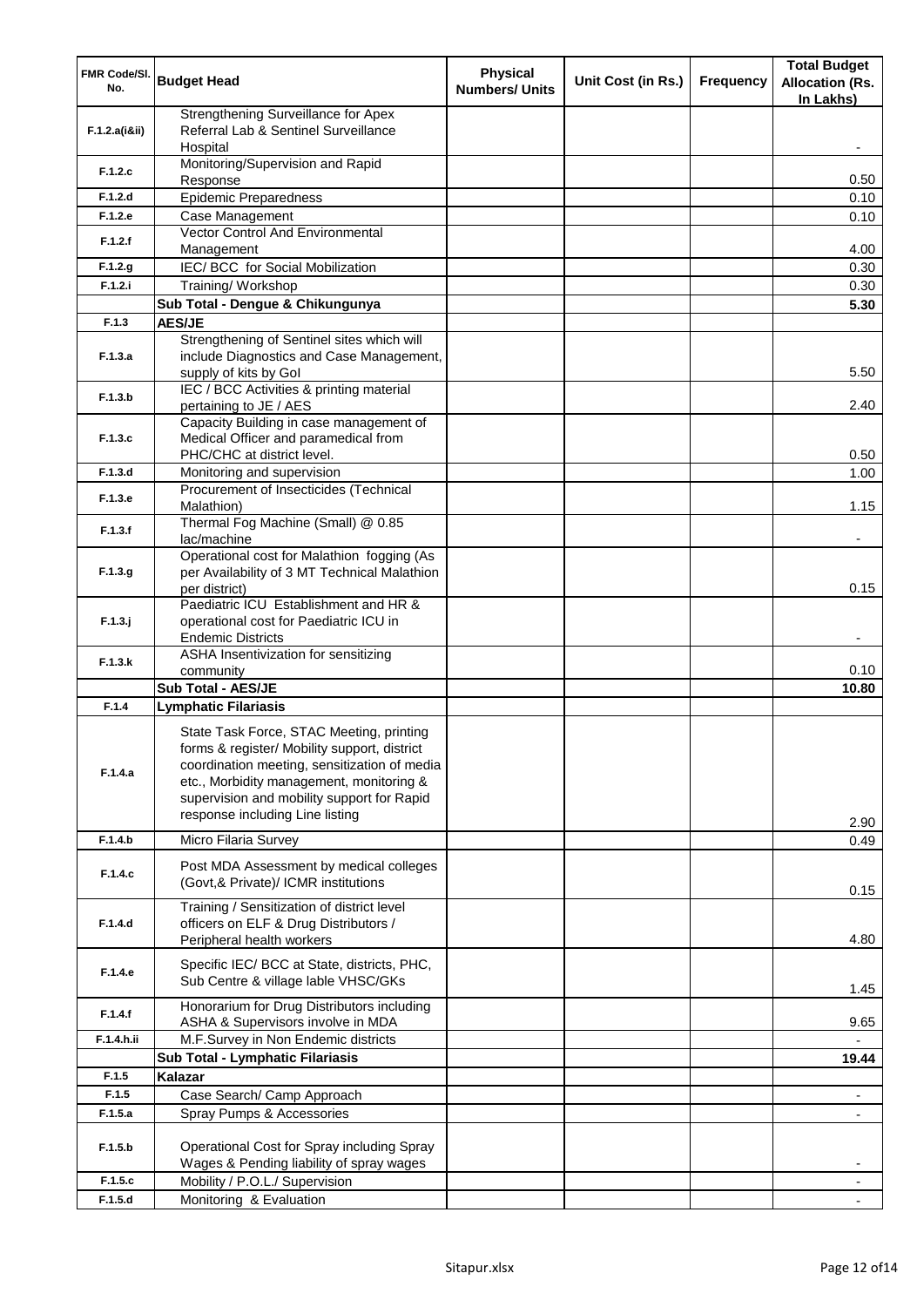| FMR Code/SI.<br>No. | <b>Budget Head</b>                                                             | <b>Physical</b><br><b>Numbers/ Units</b> | Unit Cost (in Rs.) | <b>Frequency</b> | <b>Total Budget</b><br><b>Allocation (Rs.</b><br>In Lakhs) |
|---------------------|--------------------------------------------------------------------------------|------------------------------------------|--------------------|------------------|------------------------------------------------------------|
| F.1.5.e / F.1.5.f   | Training for Spraying /IEC/<br>BCC/Advocacy/Incentive to ASHA/Loss of<br>Wages |                                          |                    |                  |                                                            |
|                     | Sub Total - Kalazar                                                            |                                          |                    |                  |                                                            |
|                     | <b>Cash grant for Decentralized commodities</b>                                |                                          |                    |                  |                                                            |
|                     | for Malaria + Filaria F.6                                                      |                                          |                    |                  |                                                            |
| F.6(a,b,c,k)        | Drugs (Chloroquine, Primaquine 2.5/7.5mg)<br>and ACT                           |                                          |                    |                  | 0.30                                                       |
| F.6.f               | D.E.C.                                                                         |                                          |                    |                  | 13.13                                                      |
| F.6.h               | NS 1 antigen Kit<br>Dengue                                                     |                                          |                    |                  | 0.10                                                       |
| F.6.i               | Larvicidal (Temephos, Bti(AS)/Bti (wp)(for<br>polluted and non polluted water) |                                          |                    |                  | 0.90                                                       |
|                     | <b>Sub Total- Dec.Commodities</b>                                              |                                          |                    |                  | 14.43                                                      |
|                     | <b>TOTAL-NVBDCP</b>                                                            |                                          |                    |                  | 53.74                                                      |
|                     |                                                                                |                                          |                    |                  |                                                            |
|                     | <b>National Leprosy Eradication</b>                                            |                                          |                    |                  |                                                            |
| G                   | Programme(NLEP)                                                                |                                          |                    |                  |                                                            |
| G.1                 | <b>Case Detection and Management</b>                                           |                                          |                    |                  |                                                            |
| G.1.1               | Specific Plan for high endemic blocks of low<br>endemic districts              |                                          |                    |                  |                                                            |
|                     | No. of High endemic blocks in Low endemic<br>Districts (ANCDR more than 10)    |                                          |                    |                  |                                                            |
|                     | House to House Visit by Search team                                            |                                          |                    |                  |                                                            |
|                     | Confrmaton of suspect                                                          |                                          |                    |                  |                                                            |
|                     | Intensive IEC Activity                                                         |                                          |                    |                  |                                                            |
| G.1.2               | <b>Services in Urban services</b>                                              |                                          |                    |                  |                                                            |
|                     | Urban Project 2 Mega cities, 2 medium City<br>2, 8 Medium City 1, 40 Townships |                                          |                    |                  | 1.14                                                       |
| G.1.3               | <b>ASHA involvement</b>                                                        |                                          |                    |                  |                                                            |
|                     | <b>ASHA Sensitization</b>                                                      |                                          |                    |                  | 0.304                                                      |
|                     | <b>ASHA Incentive for Services</b>                                             |                                          |                    |                  | 0.300                                                      |
| G.1.4               | <b>Materials &amp; Supplies</b>                                                |                                          |                    |                  |                                                            |
|                     | Supportive Drugs & Dressing materials                                          |                                          |                    |                  | 0.40                                                       |
|                     | Laboratory reagents and equipments                                             |                                          |                    |                  |                                                            |
|                     | scalpels etc.                                                                  |                                          |                    |                  | 0.08                                                       |
|                     | Printing works                                                                 |                                          |                    |                  | 0.34                                                       |
| G.1.5               | <b>NGO Services</b>                                                            |                                          |                    |                  | $\blacksquare$                                             |
| G.2                 | <b>DPMR</b>                                                                    |                                          |                    |                  |                                                            |
|                     | MCR Protective Footwear (12500 pairs)                                          |                                          |                    |                  | 0.50                                                       |
|                     | Aids Appliances, Self Care Kit items etc.                                      |                                          |                    |                  | 0.20                                                       |
|                     | Welfare allowance for RCS patients @ Rs<br>8000                                |                                          |                    |                  |                                                            |
|                     | Reimbursement to institutions for RCS                                          |                                          |                    |                  |                                                            |
|                     | Screening cum Self Care Camp                                                   |                                          |                    |                  | 0.10                                                       |
| G.3                 | <b>IEC</b>                                                                     |                                          |                    |                  |                                                            |
|                     | Mass Media (TV, Radio, Press etc.)                                             |                                          |                    |                  | 0.39                                                       |
|                     | Outdoor Media (Posters, Banners, Kiosk,                                        |                                          |                    |                  |                                                            |
|                     | Hoardings, Display boards, Miking etc.)                                        |                                          |                    |                  | 0.23                                                       |
|                     | Rural Media (Folk shows etc.)                                                  |                                          |                    |                  | 0.50                                                       |
|                     | Advocacy meeting                                                               |                                          |                    |                  | 0.05                                                       |
| G.4                 | <b>Human Resource</b>                                                          |                                          |                    |                  | $\blacksquare$                                             |
|                     | District Leprosy Consultant in high endemic<br>districts                       |                                          |                    |                  | 2.70                                                       |
|                     | Physiotherapist in high endemic districts                                      |                                          |                    |                  | 2.25                                                       |
|                     | PMW @ Rs 16000 per month                                                       |                                          |                    |                  | 27.36                                                      |
| G.5                 | Programme management                                                           |                                          |                    |                  |                                                            |
|                     | For Contractual Staff                                                          |                                          |                    |                  | 0.25                                                       |
|                     | Rent, Telephone, Electricity, P&T charges,<br>Miscellaneous                    |                                          |                    |                  | 0.35                                                       |
|                     | DLO Office Consumables eg.Stationery                                           |                                          |                    |                  |                                                            |
|                     | Items, Pendrive, CD etc.<br>Mobility Support- Vehicle hiring, POL and          |                                          |                    |                  | 0.30                                                       |
|                     | Maintenance for District Nucleus Team                                          |                                          |                    |                  |                                                            |
|                     | one tenth)                                                                     |                                          |                    |                  | 0.15                                                       |